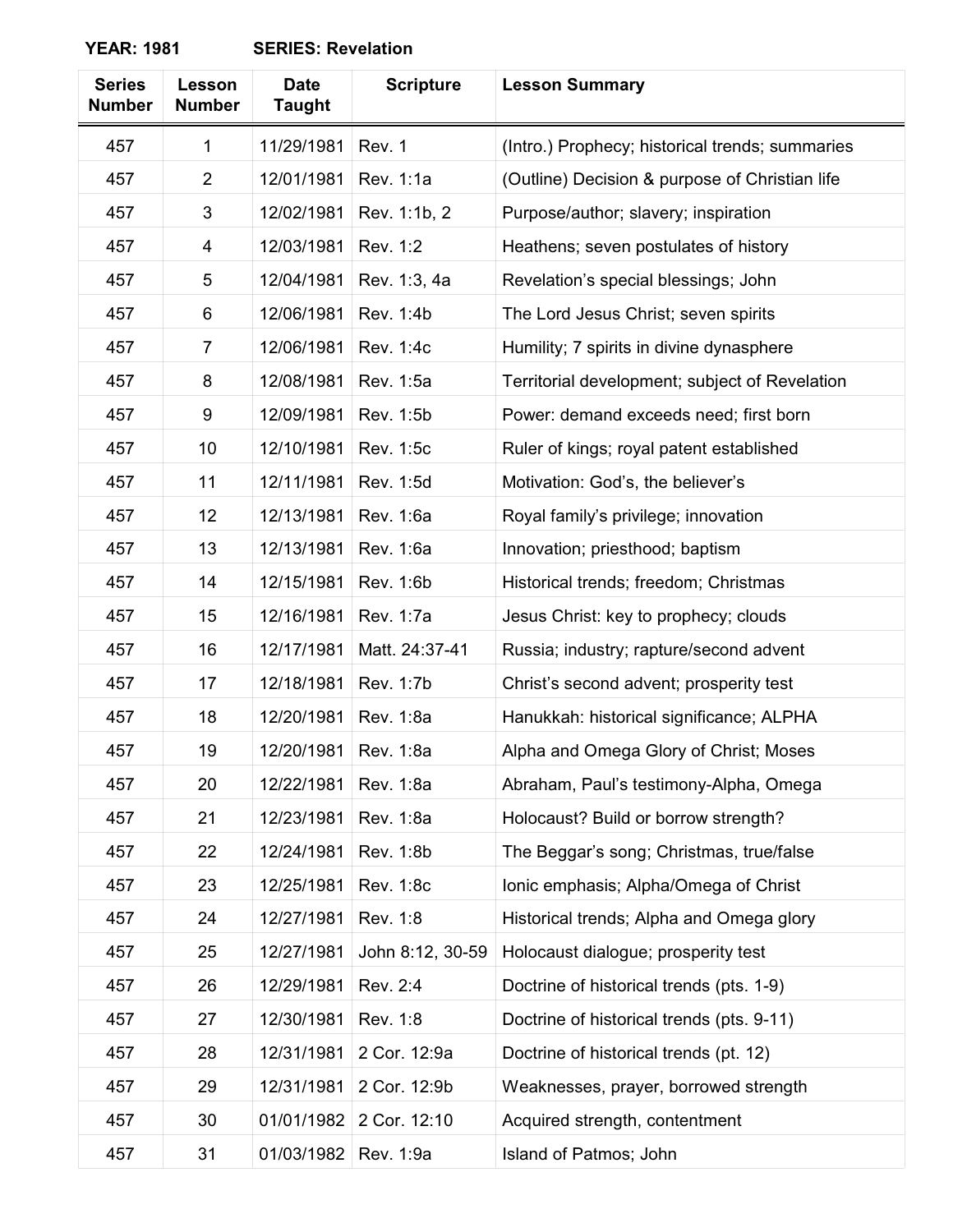| <b>SERIES: Revelation</b> |
|---------------------------|
|---------------------------|

| <b>Series</b><br><b>Number</b> | Lesson<br><b>Number</b> | <b>Date</b><br><b>Taught</b> | <b>Scripture</b>            | <b>Lesson Summary</b>                     |
|--------------------------------|-------------------------|------------------------------|-----------------------------|-------------------------------------------|
| 457                            | 32                      | 01/03/1982                   | Rev. 1:9b                   | Christian partnership; manifest destiny   |
| 457                            | 33                      | 01/08/1982                   | Rev. 1:9c                   | Review; labor skills/communism's failure  |
| 457                            | 34                      | 01/10/1982                   | Rev. 1:10                   | Worship; Sunday; trumpet alert            |
| 457                            | 35                      | 01/10/1982                   | Rev. 1:5                    | Figurative and literal blood of Christ    |
| 457                            | 36                      | 01/12/1982                   | Rev. 1:11                   | Revelation-writing/recipients; Domitian   |
| 457                            | 37                      | 01/14/1982                   | Rev. 1:12                   | Prosperity test; seven golden lampstands  |
| 457                            | 38                      | 01/15/1982                   | Rev. 1:13a                  | The King-Priest; manifest destiny.        |
| 457                            | 39                      | 01/17/1982                   | Rev. 1:13b, 14a             | Freedom; security; King-Priest; His hair  |
| 457                            | 40                      | 01/17/1982                   | Rev. 1:14b                  | Manifest destiny; individual judgment     |
| 457                            | 41                      | 01/19/1982                   | Rev. 1:14                   | Pre-degenerate thoughts; a challenge      |
| 457                            | 42                      | 01/20/1982                   | Rev. 1:15; Job<br>$5:19-27$ | Historical judgment; divine deliverance   |
| 457                            | 43                      | 01/21/1982                   | Rev. 1:15                   | Doctrine of historical trends (pt. 1)     |
| 457                            | 44                      | 01/22/1982                   | Rev. 1:15                   | Doctrine of historical trends (pts. 2-8)  |
| 457                            | 45                      | 01/24/1982                   | Rev. 1:15                   | Doctrine of historical trends (pts. 9-10) |
| 457                            | 46                      | 01/24/1982                   | Rev. 1:15                   | Doctrine of historical trends (pts.11-12) |
| 457                            | 47                      | 01/26/1982                   | Rev. 1:15                   | Doctrine of historical trends (pt. 13)    |
| 457                            | 48                      | 01/27/1982                   | Rev. 1:16a                  | Manifest destiny, pastor-teacher          |
| 457                            | 49                      | 01/28/1982                   | Rev. 1:16b                  | Grace before judgment of church; swords   |
| 457                            | 50                      | 01/29/1982                   | Rev. 1:17a                  | Christ's appearances; John fainting       |
| 457                            | 51                      | 01/31/1982                   | Rev. 1:17b, 18              | First advent and incarnation              |
| 457                            | 52                      | 01/31/1982                   | Rev. 19, 20                 | Edifying and selecting future pastors     |
| 457                            | 53                      | 02/07/1982                   | Rev. 2:1a                   | Isagogics; Miletus; Heraclitus; Ephesus   |
| 457                            | 54                      | 02/07/1982                   | Rev. 2:1b                   | Future pastors of Ephesus; encouragement  |
| 457                            | 55                      | 02/09/1982                   | Rev. 2:2a                   | Ephesus; God's knowledge, omniscience     |
| 457                            | 56                      | 02/10/1982                   | Rev. 2:2a                   | Doctrine of evil, revised (points 1,2)    |
| 457                            | 57                      | 02/11/1982                   | Rev. 2:2a                   | Doctrine of evil, revised (point 3a)      |
| 457                            | 58                      | 02/12/1982                   | Rev. 2:2a                   | Doctrine of evil, revised (point 3b)      |
| 457                            | 59                      | 02/14/1982                   | Rev. 2:2a                   | Doctrine of evil, revised (points 4-6g)   |
| 457                            | 60                      | 02/14/1982                   | Rev. 2:2a                   | Doctrine of evil, revised (points 6h-8)   |
| 457                            | 61                      | 02/16/1982                   | Rev. 2:3a                   | Tolerant / intolerant; prosperous Rome    |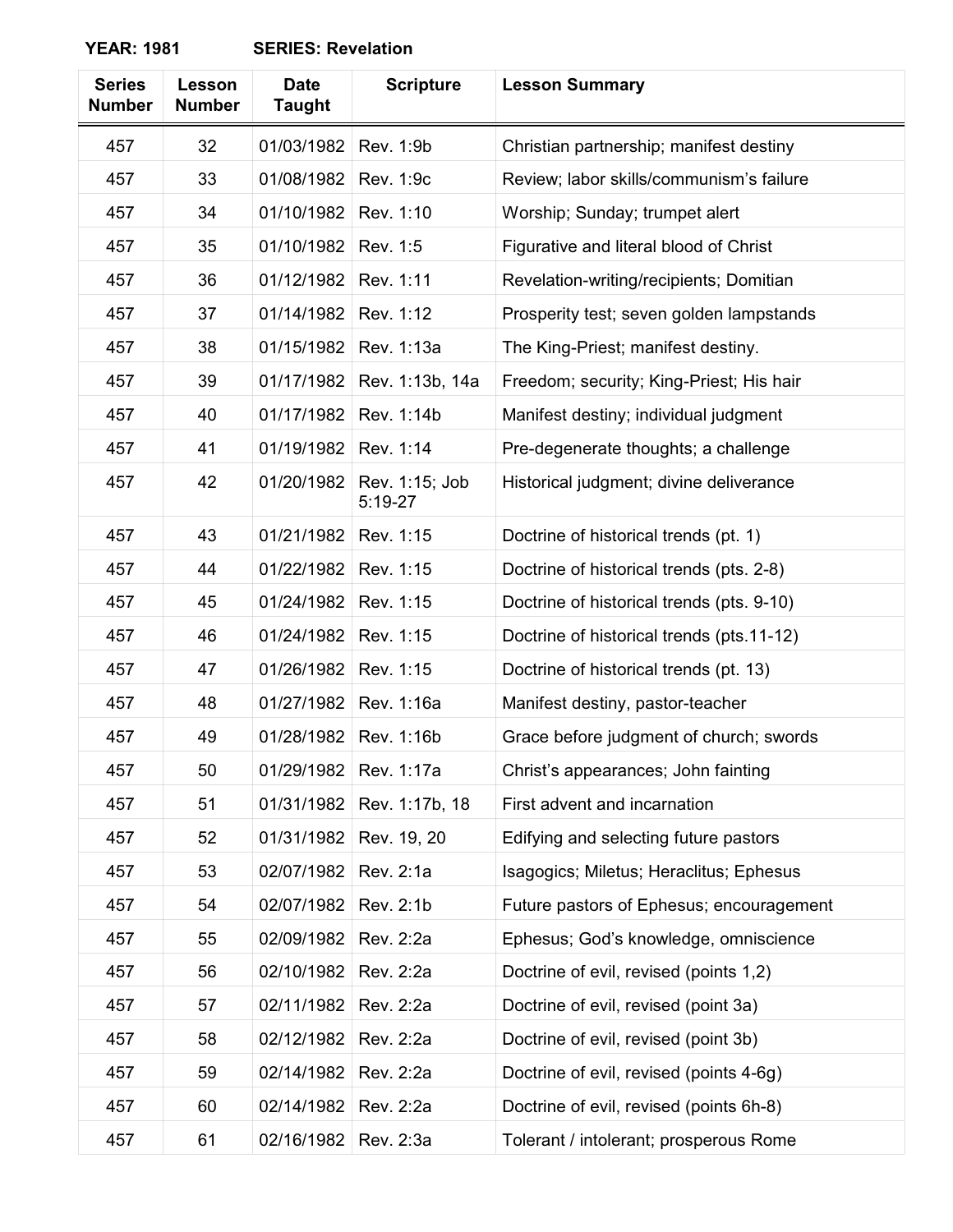| <b>SERIES: Revelation</b> |
|---------------------------|
|---------------------------|

| <b>Series</b><br><b>Number</b> | Lesson<br><b>Number</b> | <b>Date</b><br><b>Taught</b> | <b>Scripture</b>                    | <b>Lesson Summary</b>                         |
|--------------------------------|-------------------------|------------------------------|-------------------------------------|-----------------------------------------------|
| 457                            | 62                      | 02/17/1982                   | Rev. 2:3b                           | Volitional beauty; eight momentum tests       |
| 457                            | 63                      | 02/18/1982                   | Rev. 2:3c, 4                        | Picasso; reversionists in all churches        |
| 457                            | 64                      | 02/19/1982                   | Rev. 2:5a                           | Doctrine of repentance / change of mind       |
| 457                            | 65                      | 02/21/1982                   | Rev. 2:5b                           | Alternative to repentance                     |
| 457                            | 66                      | 02/21/1982                   | Rev. 2:6                            | How to be objective; impersonal love          |
| 457                            | 67                      | 02/23/1982                   | Rev. 2:6                            | Roman origins; people and their failures      |
| 457                            | 68                      | 02/24/1982                   | Rev. 2:7a                           | The Romans; teachability, complications       |
| 457                            | 69                      | 02/25/1982                   | Rev. 2:7b                           | Tree of life: happiness                       |
| 457                            | 70                      | 02/26/1982                   | Rev. 2:7; Gen.<br>2:9               | Categories of trees, happiness                |
| 457                            | 71                      | 02/28/1982                   | Rev. 2:7; Prov.<br>$3:13 - 18$      | The trees and happiness / unhappiness         |
| 457                            | 72                      | 02/28/1982                   | Prov. 11:11-31;<br>13:10-16; 15:1-5 | Cursed by association / blessed, doctrine     |
| 457                            | 73                      | 03/02/1982                   | Rev. 2:8a                           | Origin of Rome; history of Smyrna             |
| 457                            | 74                      | 03/03/1982                   | Rev. 2:8b                           | Roman history; "The First and the Last"       |
| 457                            | 75                      | 03/04/1982                   | Rev. 2:9                            | Medal of honor winners; true wealth: ECS      |
| 457                            | 76                      | 03/05/1982                   | Rev. 2:10a                          | Principles of opposition to God's plan        |
| 457                            | 77                      | 03/07/1982                   | Rev. 2:10a                          | The ten Roman persecutions of Christians      |
| 457                            | 78                      | 03/07/1982                   | Rev. 2:10b                          | Faithful unto death; test of death            |
| 457                            | 79                      | 03/09/1982                   | Rev. 2:10c                          | Judgment Seat of Christ (points 1-3)          |
| 457                            | 80                      | 03/10/1982                   | Rev. 2:10                           | Judgment Seat of Christ (point 4)             |
| 457                            | 81                      | 03/11/1982                   | Rev. 2:10                           | Judgment Seat of Christ (points 5-8a)         |
| 457                            | 82                      | 03/12/1982                   | Rev. 2:10                           | Judgment Seat of Christ (points 8b-d); crowns |
| 457                            | 83                      | 03/14/1982                   | Rev. 2:11                           | A nation's culture; temporal security         |
| 457                            | 84                      | 03/14/1982                   | Rev. 2:11b                          | George Will; eternal security; death          |
| 457                            | 85                      | 03/16/1982                   | Rev. 2:11b                          | Believer's security; doctrine of deaths       |
| 457                            | 86                      | 03/17/1982                   | Rev. 2:12a                          | Freedom to discern; churches; cities          |
| 457                            | 87                      | 03/18/1982                   | Rev. 2:12b                          | Pergamus; broadsword discipline and USSR      |
| 457                            | 88                      | 03/19/1982                   | Rev. 2:13a                          | Terrorists; Satan's throne; safety            |
| 457                            | 89                      | 03/21/1982                   | Rev. 2:13b                          | Pergamus; safety; not refusing doctrine       |
| 457                            | 90                      | 03/21/1982                   | Rev. 2:13c                          | Antipas' glorious death; the impressed        |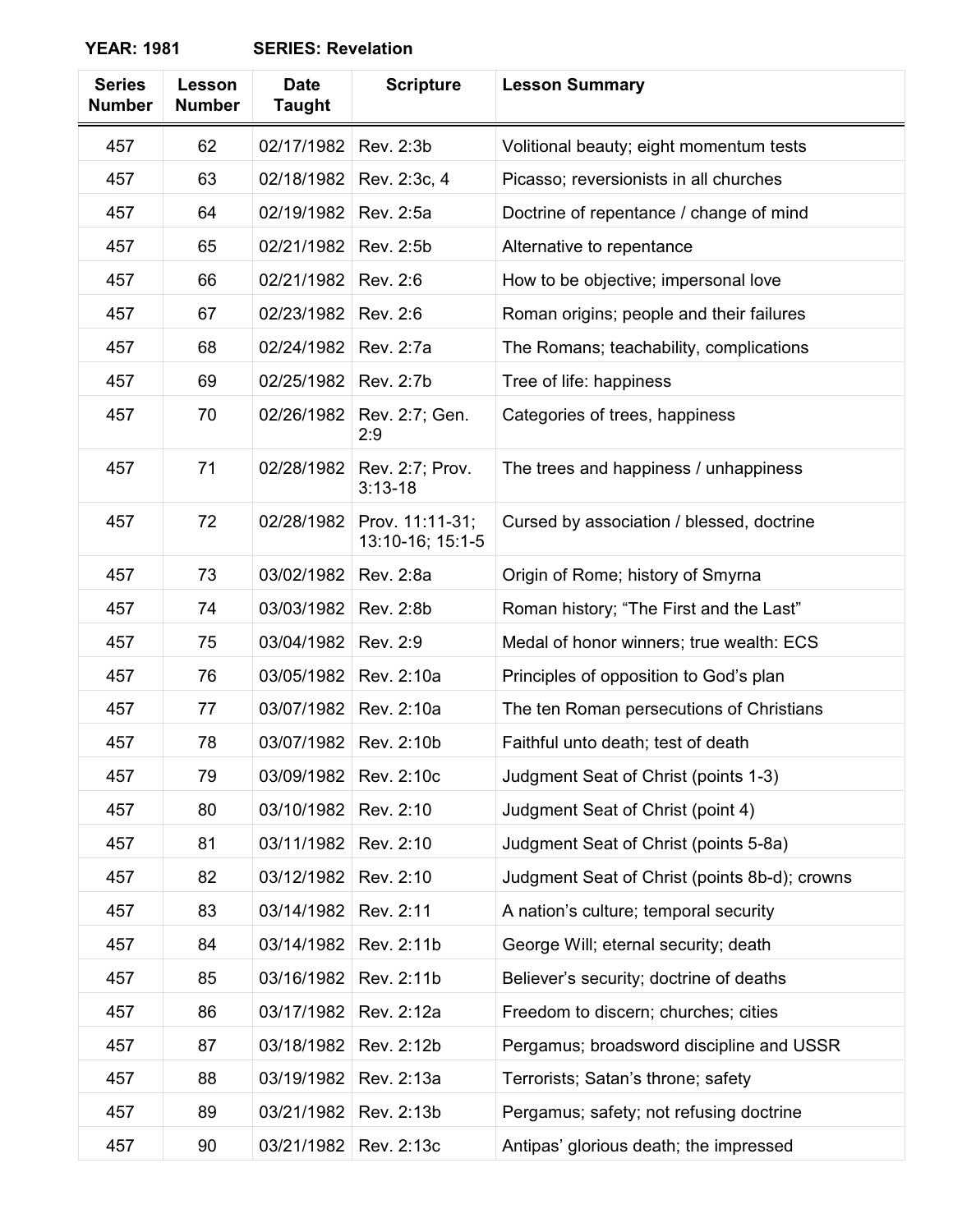| <b>Series</b><br><b>Number</b> | Lesson<br><b>Number</b> | <b>Date</b><br><b>Taught</b> | <b>Scripture</b>    | <b>Lesson Summary</b>                                 |
|--------------------------------|-------------------------|------------------------------|---------------------|-------------------------------------------------------|
| 457                            | 91                      | 03/23/1982                   | Num. 22:1-35        | Balaam in monetary reversionism; his ass              |
| 457                            | 92                      | 03/24/1982                   | Num.<br>22:36-23:25 | Balaam orders Balak; God orders Balaam                |
| 457                            | 93                      | 03/25/1982                   | Rev. 2:14a          | Authority; a matter of human volition                 |
| 457                            | 94                      | 03/26/1982                   | Rev. 2:14b          | Doctrine of Balaam; concept of money                  |
| 457                            | 95                      | 03/28/1982                   | Rev. 2:14c          | USSR plan; historical trend/phallic cult              |
| 457                            | 96                      | 03/28/1982                   | Rev. 2:15,16        | Phallic cult; rebound or the broadsword               |
| 457                            | 97                      | 04/02/1982                   | Rev. 2:16c, 17a     | Farmers; broadsword; mandate to hear                  |
| 457                            | 98                      | 04/04/1982                   | Rev. 2:17b          | EKKLESIA; super-grace blessings; manna                |
| 457                            | 99                      | 04/04/1982                   | Rev. 2:17c          | Happiness; manna; Roman names; adoption               |
| 457                            | 100                     | 04/06/1982                   | Rev. 2:18a          | Homer Lea; manifest destiny; Thyatira                 |
| 457                            | 101                     | 04/07/1982                   | Rev. 2:18b          | Eyes, a flame of fire; feet like bronze               |
| 457                            | 102                     | 04/08/1982                   | 2 Cor.12:9, 10      | After resurrection, what? Challenge/historical trends |
| 457                            | 103                     | 04/09/1982                   | Rev. 1:1-20         | Jesus Christ controls history                         |
| 457                            | 104                     | 04/11/1982                   | 1 Thess. 4:13-18    | Motivation of resurrection and eternity               |
| 457                            | 105                     | 04/11/1982                   | Rev. 2:18           | Immigration; labor unions; Thyatira                   |
| 457                            | 106                     | 04/13/1982                   | Rev. 2:19           | Thyatira; rewardable works; consistency               |
| 457                            | 107                     | 04/14/1982                   | Rev. 2:20a          | Tolerating Jezebel; weak control the strong           |
| 457                            | 108                     | 04/15/1982                   | Rev. 2:20b          | Weak controlling the strong; Jezebel                  |
| 457                            | 109                     | 04/16/1982                   | Rev. 2:20c          | Fornication and the phallic cult                      |
| 457                            | 110                     | 04/18/1982                   | Rev. 2:20-21a       | Sectarians; toleration; grace-time                    |
| 457                            | 111                     | 04/18/1982                   | Rev. 2:21b          | Rebound, grace before judgment                        |
| 457                            | 112                     | 04/23/1982                   | Rev. 2:22a          | Cosmic leadership; culture, promiscuity               |
| 457                            | 113                     | 04/25/1982                   | Rev. 2:22b-23a      | POW; suffering; the sin unto death                    |
| 457                            | 114                     | 04/25/1982                   | Rev. 2:23b          | Freedom; investigating the emotions                   |
| 457                            | 115                     | 04/27/1982                   | Rev. 2:23c          | Emotions; soul; heart/right lobe content              |
| 457                            | 116                     | 04/28/1982                   | Rev. 2:23d          | Uniforms of honor and glory; punishment               |
| 457                            | 117                     | 04/29/1982                   | Rev. 2:24a          | Idolatry and phallic cult; Phoenicians                |
| 457                            | 118                     | 04/30/1982                   | Rev. 2:24b-26a      | Phoenicians; authority in the millennium              |
| 457                            | 119                     | 05/02/1982                   | Rev. 2:26-28        | The profile of a winner                               |
| 457                            | 120                     | 05/02/1982                   | Rev. 2:26b          | Doctrine of authority and human volition              |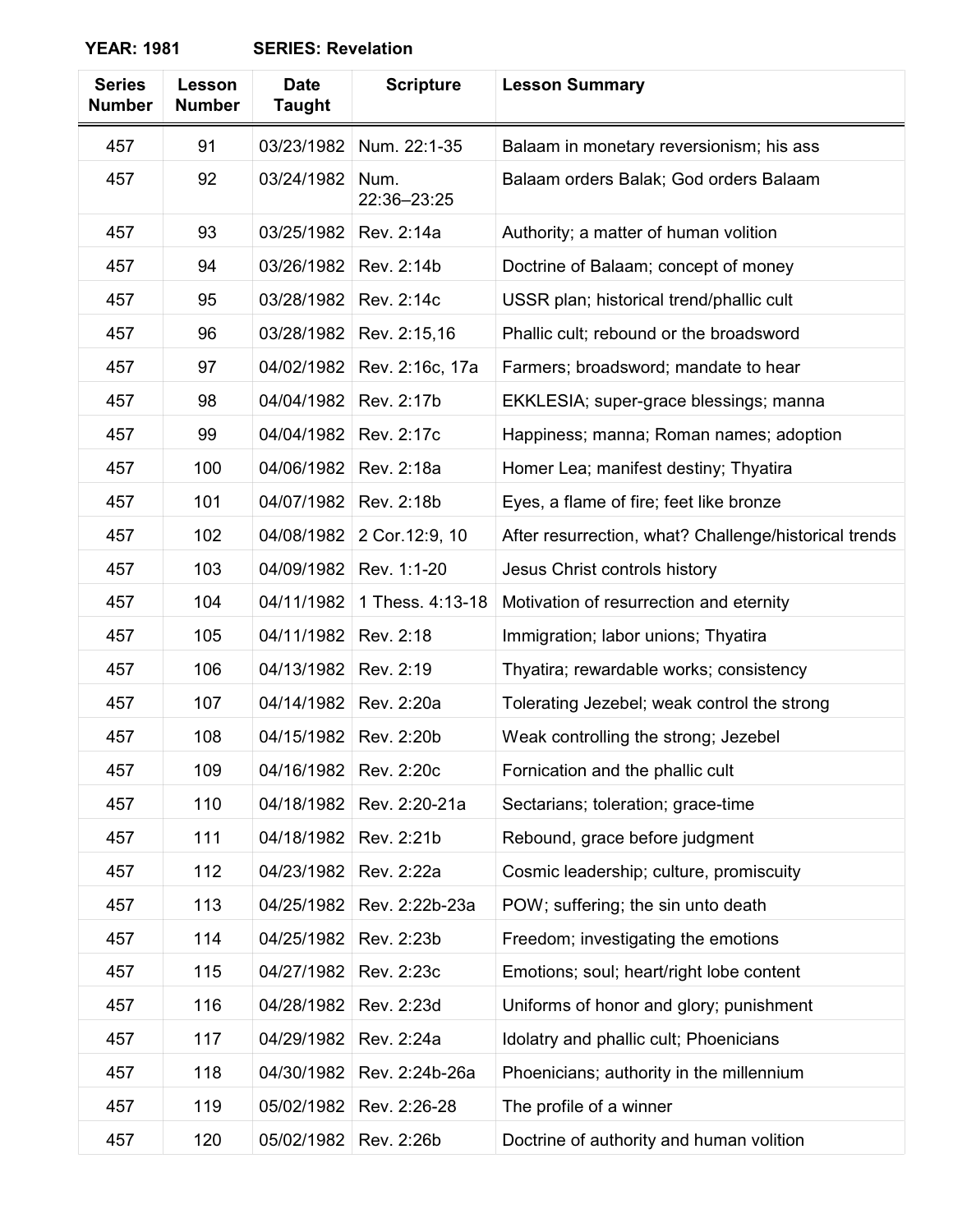| <b>Series</b><br><b>Number</b> | Lesson<br><b>Number</b> | <b>Date</b><br><b>Taught</b> | <b>Scripture</b>        | <b>Lesson Summary</b>                            |
|--------------------------------|-------------------------|------------------------------|-------------------------|--------------------------------------------------|
| 457                            | 121                     | 05/04/1982                   | Rev. 2                  | Summary of historical trends, 1-15               |
| 457                            | 122                     | 05/05/1982                   | Rev. 2:27a; Ps.<br>2    | Authority, volition; perfect environment         |
| 457                            | 123                     | 05/06/1982                   | Rev. 2:27b              | Ruling with an iron scepter                      |
| 457                            | 124                     | 05/07/1982                   | Rev. 2:28               | The order of the morning star                    |
| 457                            | 125                     | 05/09/1982                   | Rev. 2:29a              | Spiritual momentum and logistical grace          |
| 457                            | 126                     | 05/09/1982                   | Rev. 2:29b              | Five stages of doctrinal perception              |
| 457                            | 127                     | 05/11/1982                   | Rev. 3:1a; Isa.<br>11:2 | Seven Spirits; urban interpretation; Sardis      |
| 457                            | 128                     | 05/12/1982                   | Rev. 3:2b               | Power of the divine dynasphere in Christ         |
| 457                            | 129                     | 05/13/1982                   | Rev. 3:1c               | Seven Biblical uses of the word "death"          |
| 457                            | 130                     | 05/14/1982                   | Rev. 3:2                | Pastors; vulnerability to cosmic death           |
| 457                            | 131                     | 05/16/1982                   | Rev. 3                  | Doctrine of the perpetuation of warfare          |
| 457                            | 132                     | 05/16/1982                   | Rev. 3:3a               | Are you motivated by people or principle?        |
| 457                            | 133                     | 05/21/1982                   | Rev. 3:3b               | Affection, passion, divine discipline            |
| 457                            | 134                     | 05/23/1982                   | Rev. 3:4a               | Uniform of honor; clothing of dishonor           |
| 457                            | 135                     | 05/23/1982                   | Rev. 3:4b               | Cosmic evangelism; doctrine of walking           |
| 457                            | 136                     | 05/25/1982                   | Rev. 3:5a               | Award of the uniform of glory                    |
| 457                            | 137                     | 05/26/1982                   | Rev. 3:5a               | Phases $X$ , $Y$ , and $Z$ in heaven; the winner |
| 457                            | 138                     | 05/27/1982                   | Rev. 3:5b               | Doctrines of eternal security, book of life      |
| 457                            | 139                     | 05/28/1982                   | Rev. 3:5c-6             | Winner's shield; presentation at court           |
| 457                            | 140                     | 05/30/1982                   | Rev. 3:6                | Heroes; doctrine of humility (summary)           |
| 457                            | 141                     | 05/30/1982                   | Rev. 3:7a               | Encouragement; Philadelphia; authority           |
| 457                            | 142                     | 06/01/1982                   | Rev. 3:7a               | Pastor-principle; terrorism; boredom             |
| 457                            | 143                     | 06/02/1982                   | Rev. 3:7b               | Absolute millennial power and authority          |
| 457                            | 144                     | 06/03/1982                   | Rev. 3:8a               | Divine knowledge; doctrine of open door          |
| 457                            | 145                     | 06/04/1982                   | Rev. 3:6b               | The open door of opportunity                     |
| 457                            | 146                     | 06/06/1982                   | Rev. 3:9a               | Synagogue of Satan; arrogance                    |
| 457                            | 147                     | 06/06/1982                   | Rev. 3:9b               | Religion/arrogance persecutes the truth          |
| 457                            | 148                     | 06/08/1982                   | Rev. 3:9c               | Unfair authority?-respond to the Lord            |
| 457                            | 149                     | 06/09/1982                   | Rev. 3:9                | God's love; warfare; peacetime                   |
| 457                            | 150                     | 06/10/1982                   | Rev. 3:10a              | Christ in love complex/ Christian pattern        |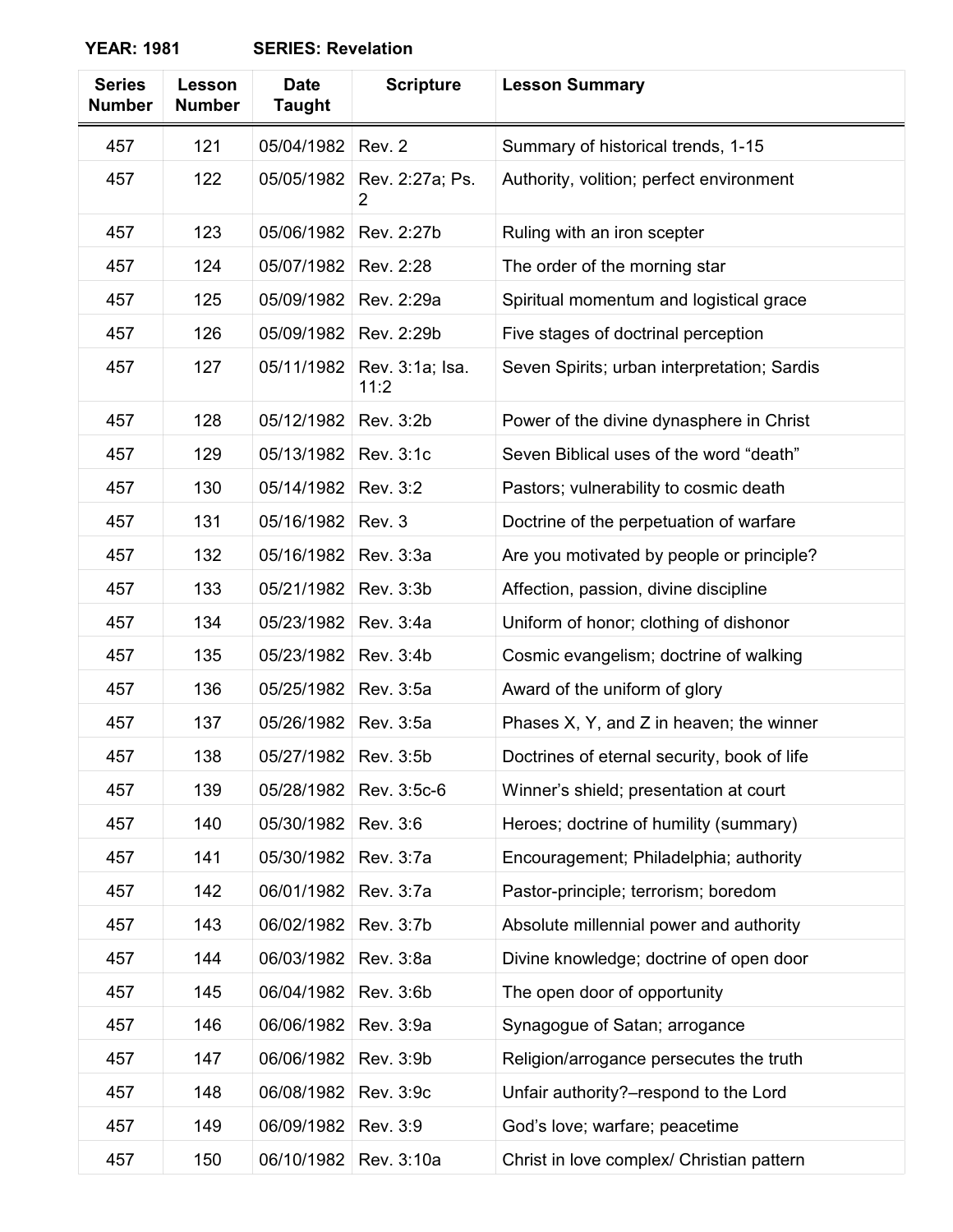| <b>Series</b><br><b>Number</b> | Lesson<br><b>Number</b> | <b>Date</b><br><b>Taught</b> | <b>Scripture</b> | <b>Lesson Summary</b>                    |
|--------------------------------|-------------------------|------------------------------|------------------|------------------------------------------|
| 457                            | 151                     | 06/11/1982                   | Rev. 3:10b       | Wall of fire; historical disaster        |
| 457                            | 152                     | 06/13/1982                   | Rev. 3:10c       | Concept client nation; cosmic evangelism |
| 457                            | 153                     | 06/13/1982                   | Matt. 10:34-39   | Peace; principles of cosmic evangelism   |
| 457                            | 154                     | 06/18/1982                   | Rev. 3:11        | The challenge of spiritual maturity      |
| 457                            | 155                     | 06/20/1982                   | Rev. 3:11        | Misery; judgment seat of Christ; crowns  |
| 457                            | 156                     | 06/20/1982                   | Rev. 3:12a       | Pillar in the temple reward; chivalry    |
| 457                            | 157                     | 06/22/1982                   | Rev. 3:12b       | Dexter side of the royal coat of arms    |
| 457                            | 158                     | 06/23/1982                   | 1 Cor. 1:23-31   | The Magna Carta, aristocracy, culture    |
| 457                            | 159                     | 06/24/1982                   | 1 Cor. 1:23-31   | Millennial aristocracy/the eternal state |
| 457                            | 160                     | 06/25/1982                   | Rev. 3:12c       | Eternal coat of arms; the two Jerusalems |
| 457                            | 161                     | 06/27/1982                   | Rev. 3:13        | Means of momentum; logistical grace      |
| 457                            | 162                     | 06/27/1982                   | Rev. 3:11        | Doctrine of divine discipline (revised)  |
| 457                            | 163                     | 06/29/1982                   | Rev. 3:11        | Basis for a nation's foreign policy      |
| 457                            | 164                     | 06/30/1982                   | Rev. 3:11        | Principle must be backed by truth/pivot  |
| 457                            | 165                     | 07/01/1982                   | Rev. 3:11        | Cosmic evangelism; doctrine of crowns    |
| 457                            | 166                     | 07/02/1982                   | Rev. 3:11        | Doctrine of crowns                       |
| 457                            | 167                     | 07/03/1982                   | Rev. 3:11        | Doctrine of crowns; eternal rewards      |
| 457                            | 168                     | 07/03/1982                   | Rev. 3:12a       | Winners; temple record room; chivalry    |
| 457                            | 169                     | 07/03/1982                   | 1 Cor. 1:23-31   | Doctrine of the reverse trend of history |
| 457                            | 170                     | 07/04/1982                   | Rev. 3:12b       | Royal, eternal coat of arms              |
| 457                            | 171                     | 07/04/1982                   | Rev. 3:11-12     | Freedom; eight momentum tests            |
| 457                            | 172                     | 07/06/1982                   | Rev. 3:14a       | Pastor must be accurate; Laodicea        |
| 457                            | 173                     | 07/07/1982                   | Rev. 3:14b       | Deposition related to the First Advent   |
| 457                            | 174                     | 07/08/1982                   | Rev. 3:14c-15a   | High interest rates; what motivates you? |
| 457                            | 175                     | 07/09/1982                   | Rev. 3:15b       | Soviet superiority; divine knowledge     |
| 457                            | 176                     | 07/11/1982                   | Rev. 3:15c-16a   | Lukewarm believers of Laodicea           |
| 457                            | 177                     | 07/11/1982                   | Rev. 3:16c-17a   | Lukewarm believers' problems/prosperity  |
| 457                            | 178                     | 07/13/1982                   | Rev. 3:17b       | Prosperity; doctrine of momentum testing |
| 457                            | 179                     | 07/14/1982                   | Rev. 3:17b       | World economics; momentum tests, pt. B-1 |
| 457                            | 180                     | 07/15/1982                   | Rev. 3:17b       | Momentum testing: 2. people, 3. thought  |
| 457                            | 181                     | 07/16/1982                   | Rev. 3:17b       | Solution to momentum tests 1, 2 and 3    |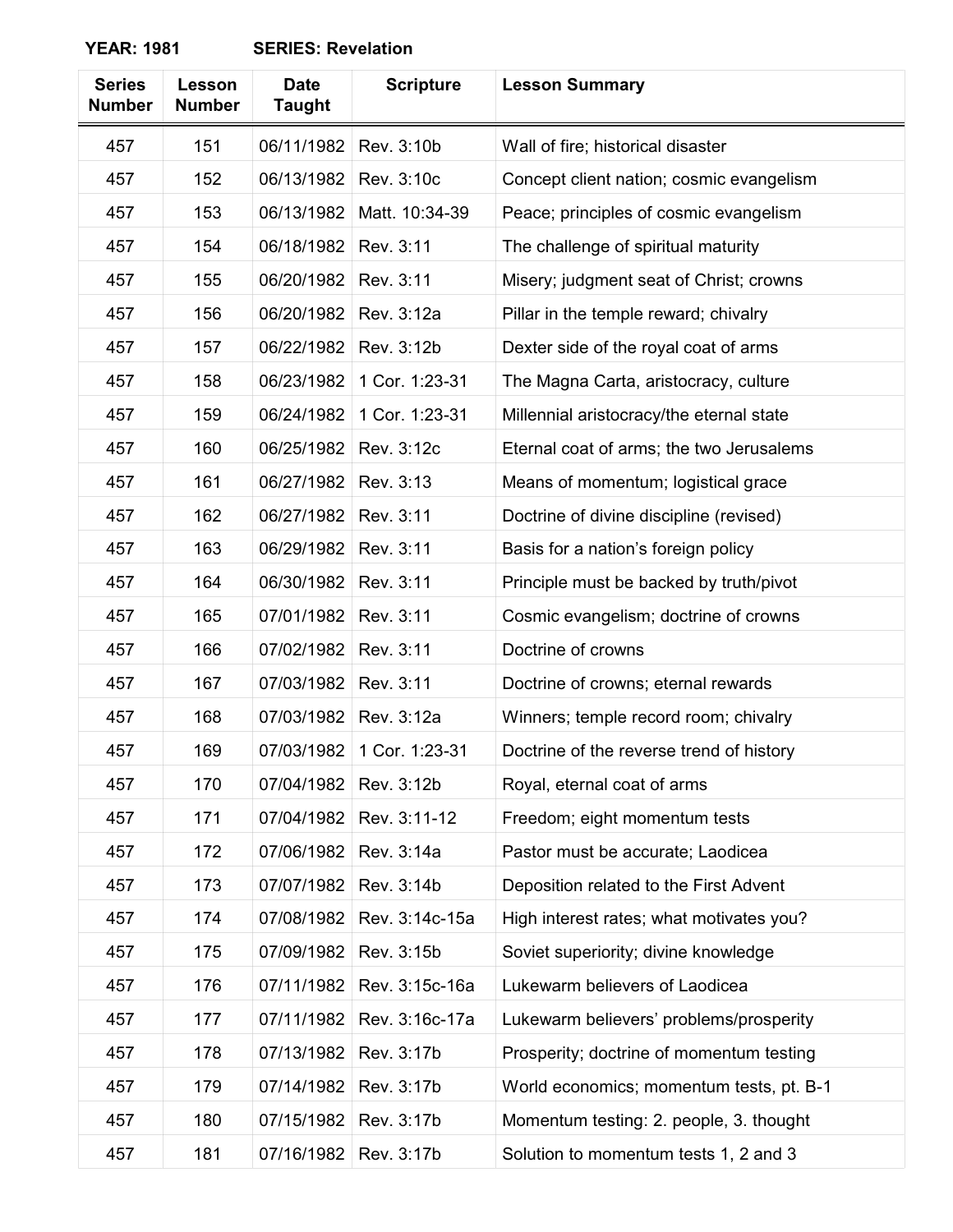| <b>Series</b><br><b>Number</b> | Lesson<br><b>Number</b> | <b>Date</b><br><b>Taught</b> | <b>Scripture</b> | <b>Lesson Summary</b>                    |
|--------------------------------|-------------------------|------------------------------|------------------|------------------------------------------|
| 457                            | 182                     | 07/18/1982                   | Rev. 3:17b       | Impersonal love solution to people tests |
| 457                            | 183                     | 07/18/1982                   | Rev. 3:17b       | Momentum tests 1-7; correct application  |
| 457                            | 184                     | 07/20/1982                   | Rev. 3:17c       | Momentum test 8; results of ignorance    |
| 457                            | 185                     | 07/21/1982                   | Rev. 3:18a       | Soul recovery; personal counseling       |
| 457                            | 186                     | 07/22/1982                   | Rev. 3:18b       | Taxes; principles of divine guidance     |
| 457                            | 187                     | 07/23/1982                   | Rev. 3:18c       | Counseling; spiritually naked; alertness |
| 457                            | 188                     | 07/25/1982                   | Rev. 3:18d       | "Pepper"; review historical trends 1-4   |
| 457                            | 189                     | 07/25/1982                   | Rev. 3:19        | Tears and Laughter/One; impersonal love  |
| 457                            | 190                     | 08/01/1982                   | Rev. 3:19a       | Tears and Laughter/Fred; true love       |
| 457                            | 191                     | 08/01/1982                   | Rev. 3:19b       | Oxford movement; discipline motivates    |
| 457                            | 192                     | 08/03/1982                   | Rev. 3:19c       | Doctrine of rebound-the pivotal factor   |
| 457                            | 193                     | 08/04/1982                   | Rev. 3:20a       | Divine discipline (revised), pts. 1-4    |
| 457                            | 194                     | 08/05/1982                   | Rev. 3:20a       | Divine discipline (revised), pts. 5-8    |
| 457                            | 195                     | 08/06/1982                   | Rev. 3:20b       | Pain curve; divine discipline, pt. 9     |
| 457                            | 196                     | 08/08/1982                   | Rev. 3:21a       | Doctrine of the winner                   |
| 457                            | 197                     | 08/08/1982                   | Rev. 3:21b-22    | Results of Christ's strategic victory    |
| 457                            | 198                     | 08/10/1982                   | Rev. 4:1a        | Introduction; the rapture, resurrection  |
| 457                            | 199                     | 08/11/1982                   | Rev. 4:1b-2a     | Approach to Revelation; spirituality     |
| 457                            | 200                     | 08/12/1982                   | Rev. 4:2b        | Spirituality. The Trinity                |
| 457                            | 201                     | 08/13/1982                   | Rev. 4:2c-3      | The Trinity in Heaven: precious gems     |
| 457                            | 202                     | 08/15/1982                   | Rev. 4:3         | Intrinsic must precede relative value    |
| 457                            | 203                     | 08/15/1982                   | Rev. 4:4         | General staff system; angelic conflict   |
| 457                            | 204                     | 08/17/1982                   | Rev. 4:5a        | General staff; divine judgmental warning |
| 457                            | 205                     | 08/18/1982                   | Rev. 4:5b-6a     | Restraint of cosmos. Angelic hierarchy   |
| 457                            | 206                     | 08/19/1982                   | Rev. 4:6b        | Rumors; "eyes", angel uniform of wisdom  |
| 457                            | 207                     | 08/20/1982                   | Rev. 4:6c-7a     | "Eyes", Uniform of wisdom; love for God  |
| 457                            | 208                     | 08/22/1982                   | Rev. 4:7a        | Eras; five contracts to Israel           |
| 457                            | 209                     | 08/22/1982                   | Rev. 4:7b        | Doctrine: virgin birth, hypostatic union |
| 457                            | 210                     | 08/24/1982                   | Rev. 4:7c        | The flying eagle; angel hierarchy        |
| 457                            | 211                     | 08/25/1982                   | Rev. 4:8a        | Angelic order of battle; seraphs/cherubs |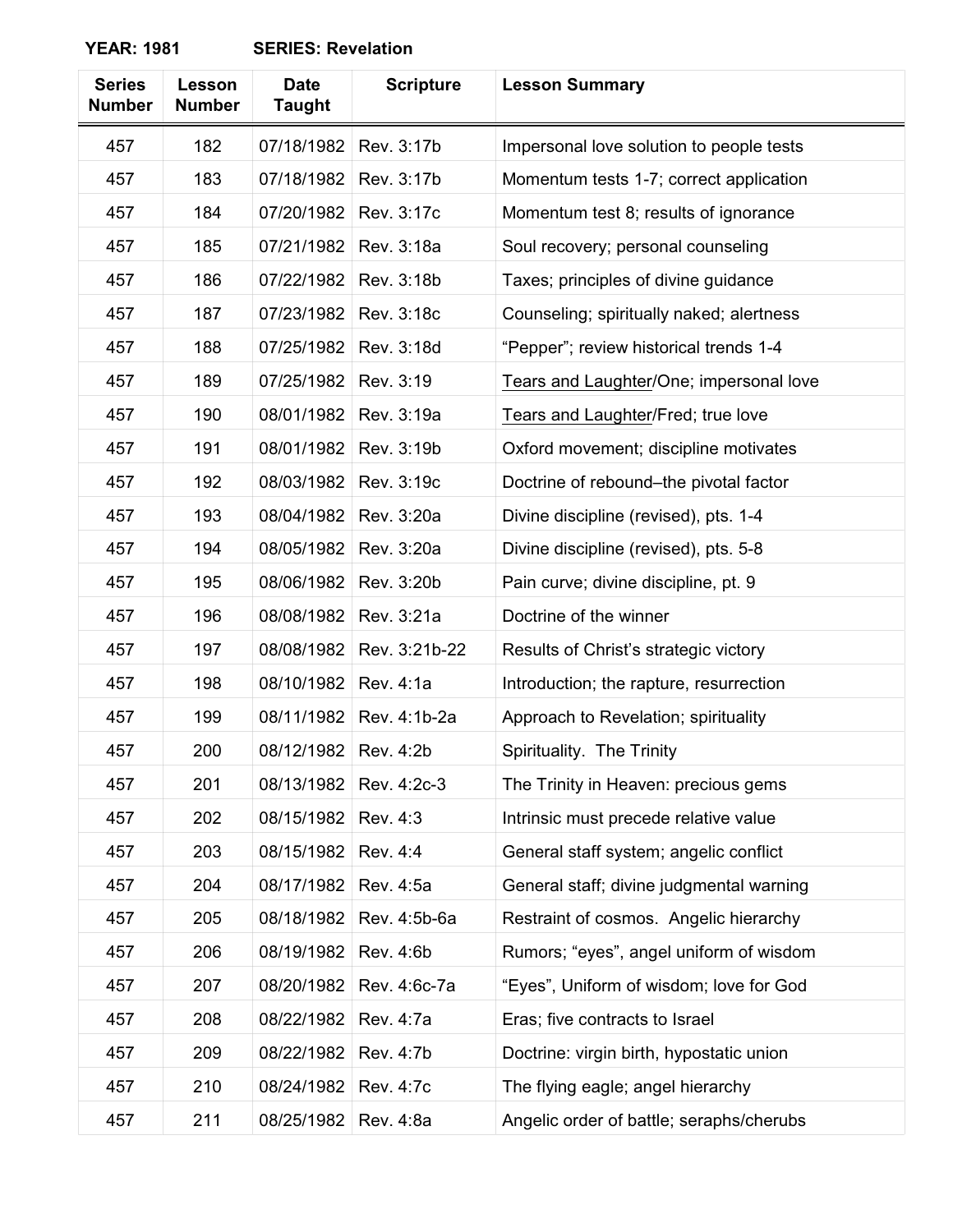| <b>Series</b><br><b>Number</b> | Lesson<br><b>Number</b> | <b>Date</b><br><b>Taught</b> | <b>Scripture</b>              | <b>Lesson Summary</b>                       |
|--------------------------------|-------------------------|------------------------------|-------------------------------|---------------------------------------------|
| 457                            | 212                     | 08/26/1982                   | Ezek. 1:4-28;<br>$10:2, 5-10$ | Angelic order; cherubs, chariot wheels      |
| 457                            | 213                     | 08/27/1982                   | Rev. 4:8b                     | Angels professional in worship of Christ    |
| 457                            | 214                     | 08/29/1982                   | Rev. 4:9                      | Worship: glory, honor, thanksgiving         |
| 457                            | 215                     | 08/29/1982                   | Rev. 4:10a                    | Worship: humility, submission, efficacy     |
| 457                            | 216                     | 08/31/1982                   | Rev. 4:10b-11a                | Worship: glory, respect, honor, power       |
| 457                            | 217                     | 09/01/1982                   | Rev. 4:11b                    | Worship: glory, honor, thanksgiving         |
| 457                            | 218                     | 09/02/1982                   | Rev. 5:1                      | Banking; prophecy; library of Heaven        |
| 457                            | 219                     | 09/03/1982                   | Rev. 5:2-3                    | Christ's worthiness to control history      |
| 457                            | 220                     | 09/05/1982                   | Rev. 5:4                      | Principles of weeping; good/bad emotions    |
| 457                            | 221                     | 09/05/1982                   | Rev. 5:5a                     | Angel ranks; The Lion, Davidic covenant     |
| 457                            | 222                     | 09/07/1982                   | Rev. 5:5b-6a                  | The Root of David, the Ram of God; horns    |
| 457                            | 223                     | 09/08/1982                   | Rev. 5:6b                     | Doctrine of eras or dispensations; horns    |
| 457                            | 224                     | 09/09/1982                   | Rev. 5:6c-7                   | 7 Spirits; judgment delegated to Christ     |
| 457                            | 225                     | 09/10/1982                   | Rev. 5:8                      | Angelic worship; enthusiasms; prayer        |
| 457                            | 226                     | 09/12/1982                   | Rev. 5:9                      | The new song of the angelic hierarchy       |
| 457                            | 227                     | 09/12/1982                   | Rev. 5:10                     | Unity; volition; inner beauty; reigning     |
| 457                            | 228                     | 09/19/1982                   | Rev. 5:11-14                  | Worship/ regenerate chorus/ energy/ ability |
| 457                            | 229                     | 09/19/1982                   | Rev. 6:1a; Dan.<br>$9:24-27$  | Energy and ability; Israel's time clock     |
| 457                            | 230                     | 09/21/1982                   | Gen. 39:1-23                  | Inequality; Joseph and the Potiphars        |
| 457                            | 231                     | 09/22/1982                   | Gen. 40:1-41:6                | Pettiness; Joseph fails, is promoted        |
| 457                            | 232                     | 09/23/1982                   | Rev. 6:1b-2a                  | God-given rights; dictators: the rider      |
| 457                            | 233                     | 09/24/1982                   | Rev. 6:2b                     | Society/its army; unconventional warfare    |
| 457                            | 234                     | 09/26/1982                   | Rev. 6:3-4                    | Warfare principles; economic depression     |
| 457                            | 235                     | 09/26/1982                   | Rev. 6:5a                     | Warfare; doctrine of economic depression    |
| 457                            | 236                     | 09/28/1982                   | Rev. 6:5b-6                   | Our economy; energy/ability; inflation      |
| 457                            | 237                     | 09/29/1982                   | Rev. 6:7                      | Russia 1916: white/red/black; death         |
| 457                            | 238                     | 09/30/1982                   | Rev. 6:7-8a                   | Seven deaths; diagram/doctrine of Hades     |
| 457                            | 239                     | 10/01/1982                   | Gen. 6:1-6                    | Reason for Tartarus - the super race        |
| 457                            | 240                     | 10/03/1982                   | 1 Pet. 3:18-22                | Doctrine of Hades (complete)                |
| 457                            | 241                     | 10/03/1982                   | Rev. 6:8b                     | Dangerous animals; four horsemen summary    |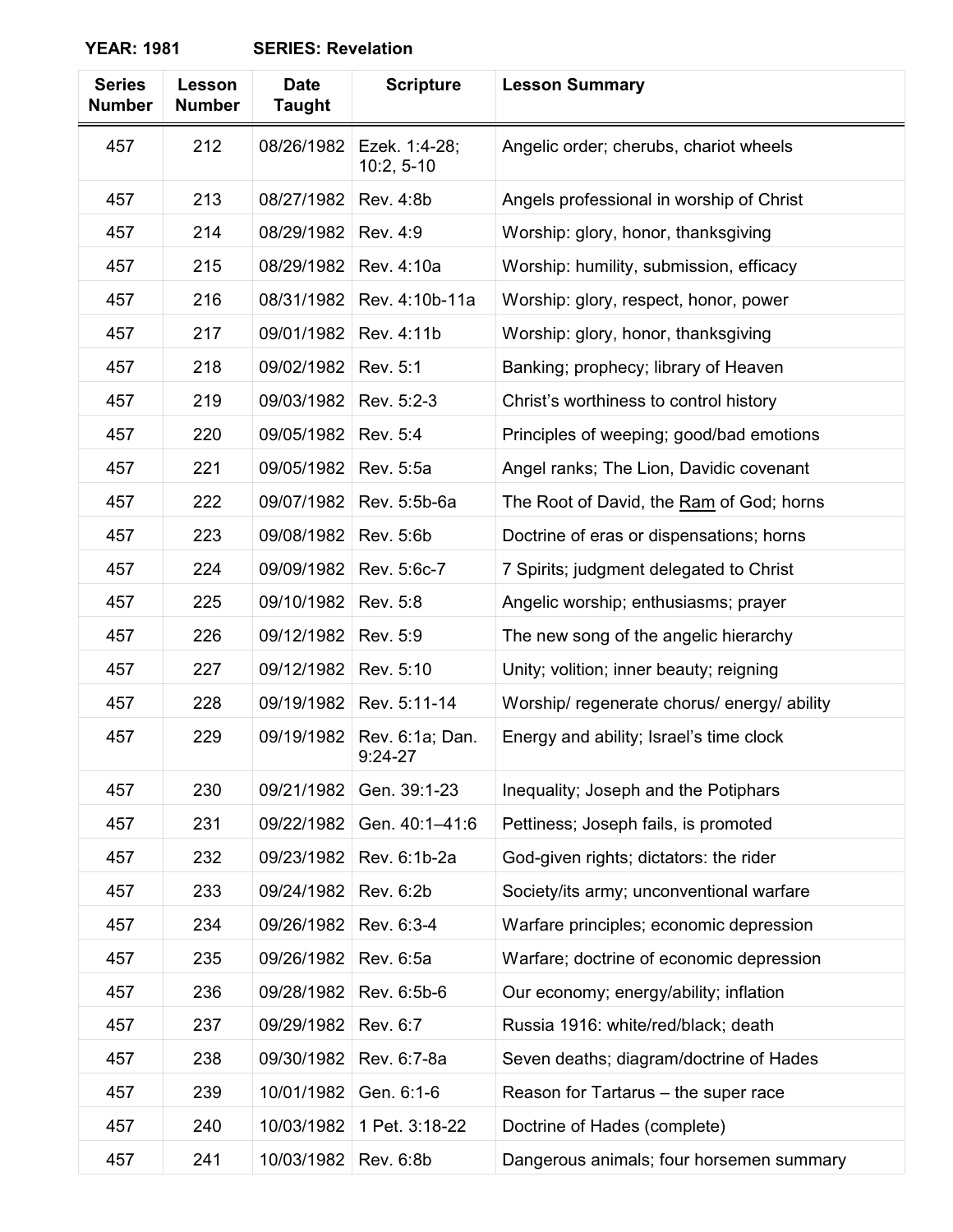| <b>Series</b> | Lesson        | <b>Date</b>   | <b>Scripture</b>        | <b>Lesson Summary</b>                        |
|---------------|---------------|---------------|-------------------------|----------------------------------------------|
| <b>Number</b> | <b>Number</b> | <b>Taught</b> |                         |                                              |
| 457           | 242           | 10/05/1982    | Rev. 6:9-10a            | Terrorism. Tribulational martyrs             |
| 457           | 243           | 10/06/1982    | Rev. 6:10b-11a          | Imprecatory prayer; interim bodies           |
| 457           | 244           | 10/07/1982    | Rev. 6:11b-12a          | Principle of refreshment. Earthquakes        |
| 457           | 245           | 10/08/1982    | Rev. 6:12b              | Why earthquakes and volcanoes, examples      |
| 457           | 246           | 10/10/1982    | Rev. 6:13-14            | Fig tree; meteors, three heavens, atoms      |
| 457           | 247           | 10/10/1982    | Rev. 6:15               | Earthquakes. Principle of inequality         |
| 457           | 248           | 10/13/1982    | Rev. 6:15a              | Inequality challenges, classes of people     |
| 457           | 249           | 10/14/1982    | Rev. 6:15b-16           | Inequality; no oblivion in eternity          |
| 457           | 250           | 10/15/1982    | Rev. 6:17               | Seven judgments; doctrine of baptism of fire |
| 457           | 251           | 10/17/1982    | Rev. 7:1a               | Doctrine of evangelism; missionaries         |
| 457           | 252           | 10/17/1982    | Rev. 7:1b-2a            | Angelic restraint of weather; weather        |
| 457           | 253           | 10/22/1982    | Rev. 7:2b-3             | Asiatic fleet. Weather and angels            |
| 457           | 254           | 10/24/1982    | Rev. 7:4-5              | Origin of the 144,000 evangelists            |
| 457           | 255           | 10/24/1982    | Rev. 7:6-9a             | The 144,000 tribulational evangelists        |
| 457           | 256           | 10/26/1982    | Rev. 7:9ab              | No barriers to tribulational evangelism      |
| 457           | 257           | 10/27/1982    | Rev. 7:9c;<br>Ps. 118   | Background: palm branches in their hands     |
| 457           | 258           | 10/28/1982    | Ps. 118;<br>Mark 11; 12 | Palm branches; eternal life categories       |
| 457           | 259           | 10/29/1982    | Rev. 7:10-11            | Salvation; temporal worship challenges       |
| 457           | 260           | 10/31/1982    | Rev. 7:12a              | Concepts of worship                          |
| 457           | 261           | 10/31/1982    | Rev. 7:12b-13           | Seven characteristics of worship             |
| 457           | 262           | 11/02/1982    | Rev. 7:14a              | Doctrine of imputation                       |
| 457           | 263           | 11/03/1982    | Rev. 7:14               | Doctrine of the blood                        |
| 457           | 264           | 11/04/1982    | Rev. 7:14               | The blood; propitiation; reconciliation      |
| 457           | 265           | 11/05/1982    | Rev. 7:15               | Interim state. Teaching vs. preaching        |
| 457           | 266           | 11/07/1982    | Rev. 7:16-17            | Tribulational martyrs delivered              |
| 457           | 267           | 11/07/1982    | Rev. 8:1                | The military society; a sense of destiny     |
| 457           | 268           | 11/14/1982    | Rev. 8:1-2a             | Silence. The Angelic college of heralds      |
| 457           | 269           | 11/14/1982    | Rev. 8:2b               | Tribulational martyrs/ imprecatory prayer    |
| 457           | 270           | 11/16/1982    | Rev. 8:3                | Destiny; incense; doctrine of prayer         |
| 457           | 271           | 11/17/1982    | Rev. 8:3                | The KGB. Doctrine of prayer                  |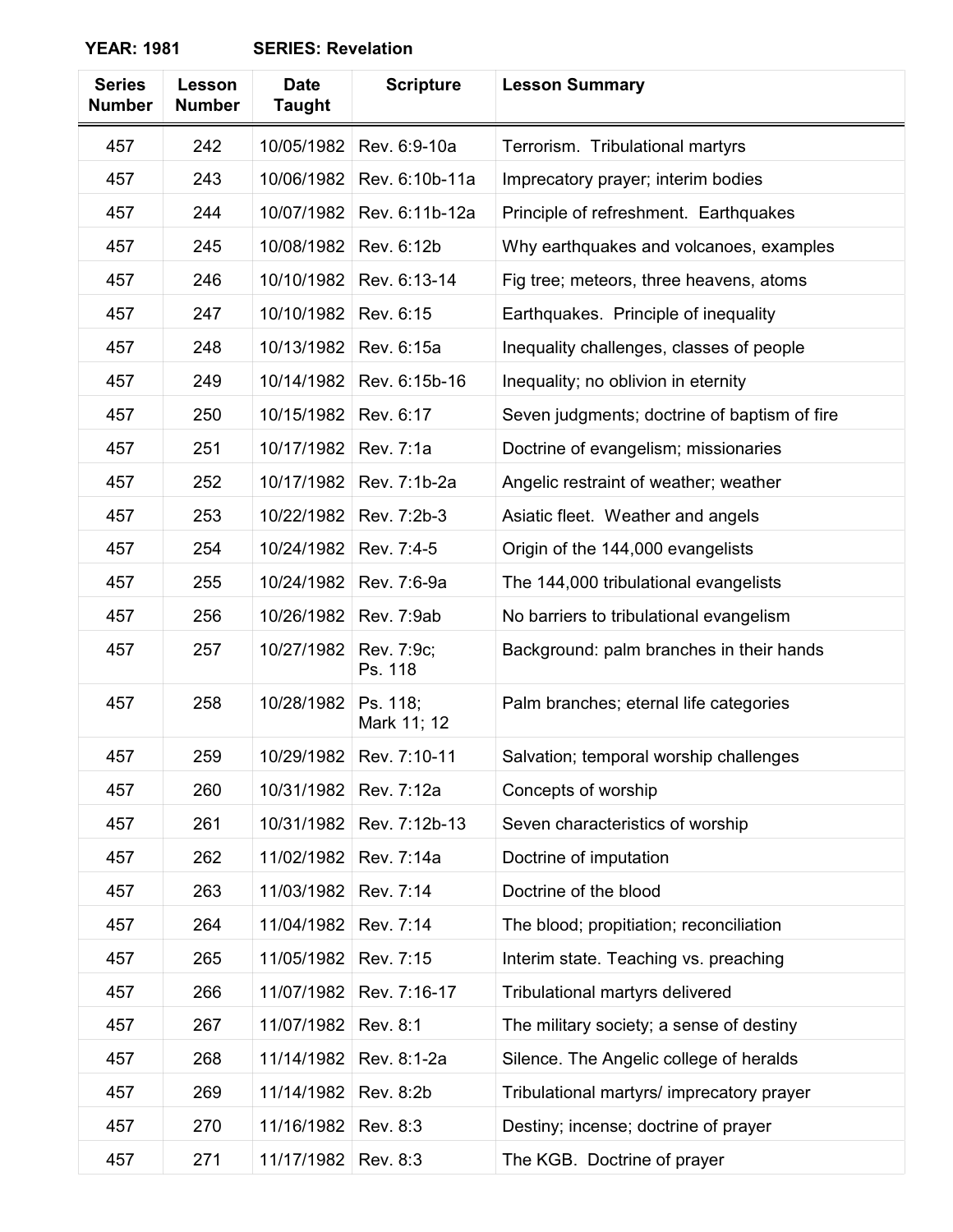## **YEAR: 1981**

| <b>SERIES: Revelation</b> |
|---------------------------|
|---------------------------|

| <b>Series</b><br><b>Number</b> | Lesson<br><b>Number</b> | <b>Date</b><br><b>Taught</b> | <b>Scripture</b> | <b>Lesson Summary</b>                               |
|--------------------------------|-------------------------|------------------------------|------------------|-----------------------------------------------------|
| 457                            | 272                     | 11/18/1982                   | Rev. 8:4-6       | KGB; angelic order; judgment preparation            |
| 457                            | 273                     | 11/19/1982                   | Rev. 8:7         | 1 <sup>st</sup> trumpet judgment, against the land  |
| 457                            | 274                     | 11/21/1982                   | Rev. 8:8-10      | Axioms; judgments 2 and 3 against water             |
| 457                            | 275                     | 11/21/1982                   | Rev. 8:11-12     | Axioms; $3rd$ and $4th$ trumpet judgments           |
| 457                            | 276                     | 11/23/1982                   | Rev. 8:13        | Satan's armies; arrogance; loyalty                  |
| 457                            | 277                     | 11/24/1982                   | Rev. 9:1a        | Satan. True thanksgiving                            |
| 457                            | 278                     | 11/25/1982                   | Rev. 4:9-10      | Thanksgiving; give only what you possess            |
| 457                            | 279                     | 11/25/1982                   | Rev. 9:1b-2a     | The angelic conflict                                |
| 457                            | 280                     | 11/26/1982                   | Rev. 9:2b-4      | 1 <sup>st</sup> demon army attack and restriction   |
| 457                            | 281                     | 11/27/1982                   | Rev. 9:5         | Cosmic evangelism; demons restricted                |
| 457                            | 282                     | 11/27/1982                   | Rev. 9:5         | Vulnerability to demon attack                       |
| 457                            | 283                     | 11/27/1982                   | Rev. 9:6a        | Warfare principles and demons                       |
| 457                            | 284                     | 11/28/1982                   | Rev. 9:6b        | Decisions from weak or strong position              |
| 457                            | 285                     | 11/28/1982                   | Rev. 9:7         | Cosmic two; indirect/direct demon violence          |
| 457                            | 286                     | 11/30/1982                   | Rev. 9:8-9a      | Exorcism; tables; demon attacks; beauty             |
| 457                            | 287                     | 12/01/1982                   | Rev. 9:9b-10     | Warfare; exorcism; demon offense/roar               |
| 457                            | 288                     | 12/02/1982                   | Rev. 9:11-12     | Great generals; Abaddon; arrogant leader            |
| 457                            | 289                     | 12/03/1982                   | Rev. 9:13-15     | Social action; 2 <sup>nd</sup> woe; wrong decisions |
| 457                            | 290                     | 12/05/1982                   | Rev. 9:16-19     | Second army group and its weaponry                  |
| 457                            | 291                     | 12/05/1982                   | Rev. 9:20        | Exorcism; demonology                                |
| 457                            | 292                     | 12/10/1982                   | Rev. 9:20b-21    | True and false worship                              |
| 457                            | 293                     | 12/12/1982                   | Rev. 9:20-21     | Demon attacks; unique humanity of Christ            |
| 457                            | 294                     | 12/12/1982                   | Gen. 6:1-4       | Antediluvian demon attack-genetic                   |
| 457                            | 295                     | 12/14/1982                   | Gen. 6:5-13      | Genetic demonic attack on the human race            |
| 457                            | 296                     | 12/15/1982                   | Luke 4:32-36a    | Doctrine of demon possession                        |
| 457                            | 297                     | 12/16/1982                   | Rev. 9:20-21     | Doctrine of cosmic one (revised)                    |
| 457                            | 298                     | 12/17/1982                   | Rev. 9:20-21     | Doctrine of cosmic one (revised)                    |
| 457                            | 299                     | 12/19/1982                   | Rev. 9:20-21     | Doctrine of cosmic one (revised)                    |
| 457                            | 300                     | 12/19/1982                   | Rev. 9:20-21     | Doctrine of cosmic one (revised)                    |
| 457                            | 301                     | 12/21/1982                   | 1 John 1:15-18   | Demonization/demon influence defined                |
| 457                            | 302                     | 12/22/1982                   | Luke 11:27-28    | Life belongs to and is given by God                 |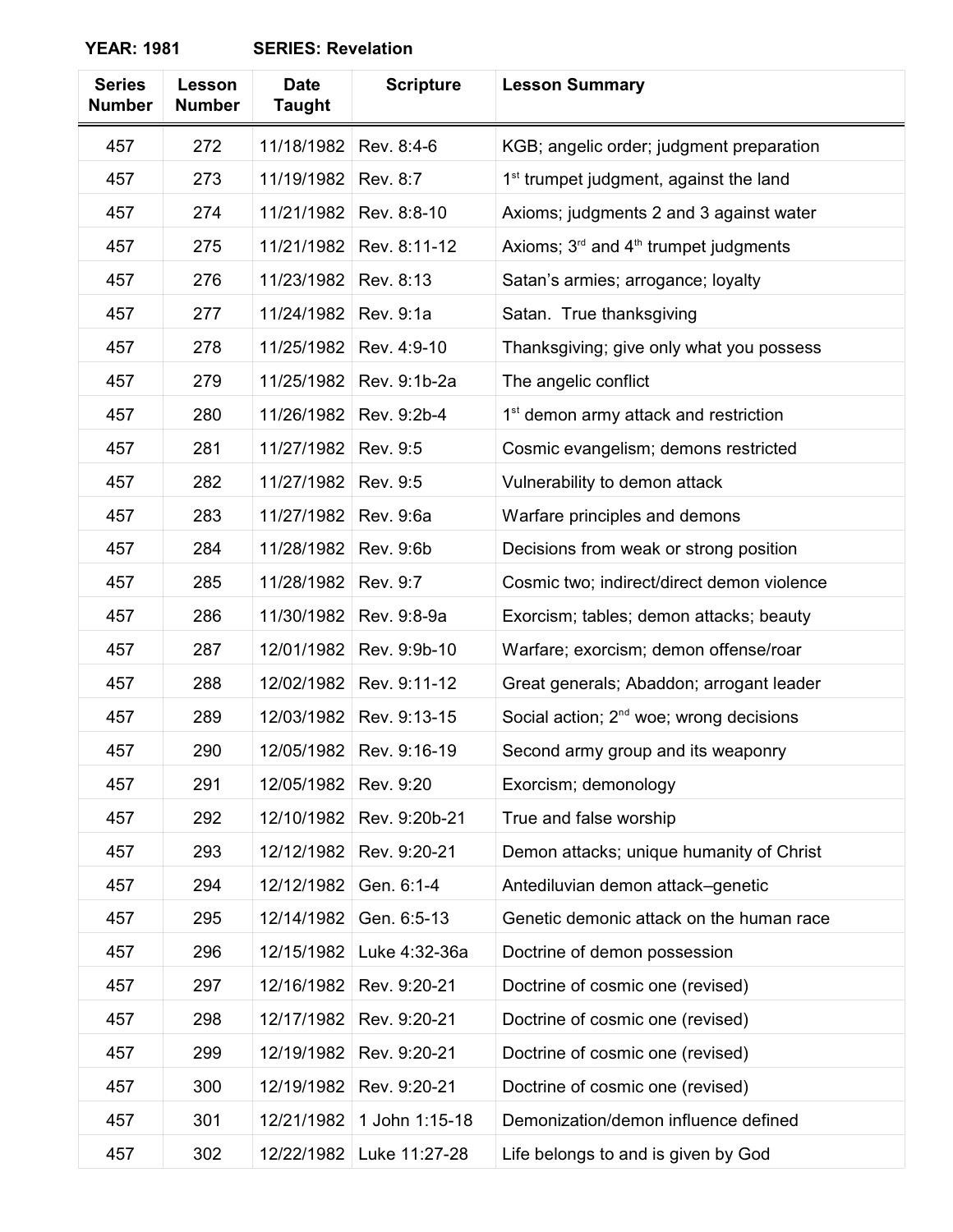| <b>Series</b><br><b>Number</b> | Lesson<br><b>Number</b> | <b>Date</b><br><b>Taught</b> | <b>Scripture</b>             | <b>Lesson Summary</b>                        |
|--------------------------------|-------------------------|------------------------------|------------------------------|----------------------------------------------|
| 457                            | 303                     | 12/23/1982                   | Rev. 9:20-21                 | Divine dynasphere (revised); authority       |
| 457                            | 304                     | 12/24/1982                   | Luke 2:8-15                  | Better things for Christmas                  |
| 457                            | 305                     | 12/26/1982                   | 1 John 2:15-17;<br>Heb. 13:7 | Cosmic one, gate 3: authority arrogance      |
| 457                            | 306                     | 12/26/1982                   | Rev. 9:20-21                 | Cosmic one, gate 4: self-righteous arrogance |
| 457                            | 307                     | 12/28/1982                   | Rev. 9:20-21                 | Doctrine of cosmic one, gates 5, 6, 7        |
| 457                            | 308                     | 12/29/1982                   | Rev. 9:20-21                 | Doctrine of cosmic one, gates 8-12           |
| 457                            | 309                     | 12/30/1982                   | Rev. 9:20-21                 | Cosmic one (summary); cosmic two, gate 1     |
| 457                            | 310                     | 12/31/1982                   | <b>Eccl. 1-3</b>             | Solomon's experiments for happiness          |
| 457                            | 311                     | 12/31/1982                   | Eccl. 5-12                   | Solomon's experiments for happiness          |
| 457                            | 312                     | 01/02/1983                   | Rom. 1:18-27                 | Cosmic two: negative volition, degeneracy    |
| 457                            | 313                     | 01/02/1983                   | Rev. 9:20-21                 | Cosmic two, gate 4: anti-establishment       |
| 457                            | 314                     | 01/07/1983                   | Rev. 9:20-21                 | Cosmic two, gate 5: demonism                 |
| 457                            | 315                     | 01/09/1983                   | 1 Cor. 10:14-21              | Cosmic two, gates 6-9 completed              |
| 457                            | 316                     | 01/09/1983                   | Rom. 9:19-21                 | Doctrine of humility, introduction           |
| 457                            | 317                     | 01/11/1983                   | Phil. 2:5-8                  | Doctrine of humility (complete)              |
| 457                            | 318                     | 01/12/1983                   | Rev. 9                       | Doctrine of divine dynasphere (revised)      |
| 457                            | 319                     | 01/13/1983                   | Rev. 9                       | Doctrine of divine dynasphere, gates 1-3     |
| 457                            | 320                     | 01/14/1983                   | Rev. 9                       | Divine dynasphere, gate 4, GAP (revised)     |
| 457                            | 321                     | 01/16/1983                   | 1 John 4:16-5:3              | Virtue love; integrity precedes love         |
| 457                            | 322                     | 01/16/1983                   | 1 John 4:16-5:3              | Virtue love; integrity precedes love         |
| 457                            | 323                     | 01/18/1983                   | 2 Pet. 1:2-9                 | Divine dynasphere, gate 5                    |
| 457                            | 324                     | 01/19/1983                   | Eph. 3:14-21                 | Divine dynasphere, motivating virtue         |
| 457                            | 325                     | 01/20/1983                   | 1 John 4:16a                 | GAP; virtue love; God's justice vs. love     |
| 457                            | 326                     | 01/21/1983                   | 1 John 4:16b                 | Divine love pattern for virtue love          |
| 457                            | 327                     | 01/23/1983                   | 1 John 4:17a                 | Achievement of virtue love                   |
| 457                            | 328                     | 01/23/1983                   | 1 John 4:17b                 | Winners/losers in time, in eternity          |
| 457                            | 329                     | 01/25/1983                   | 1 John 4:17c                 | Tragic flaws; virtue love                    |
| 457                            | 330                     | 01/26/1983                   | 1 John 4:18                  | Fear vs. courage; virtue love                |
| 457                            | 331                     | 01/27/1983                   | 1 John 4:19                  | God's love and justice; anthropopathisms     |
| 457                            | 332                     | 01/28/1983                   | 1 John 4:19                  | Integrity comes before love                  |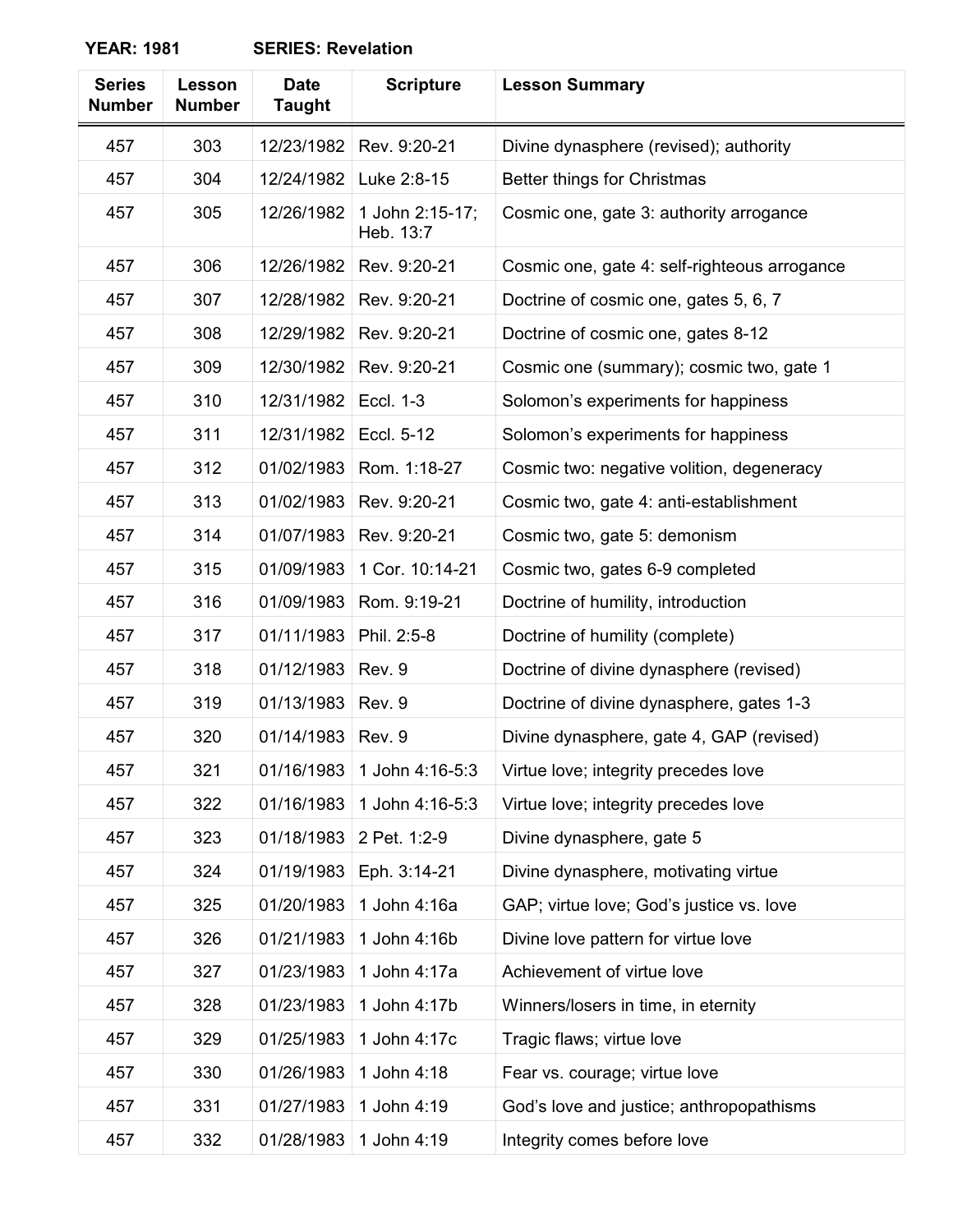| <b>Series</b><br><b>Number</b> | Lesson<br><b>Number</b> | <b>Date</b><br><b>Taught</b> | <b>Scripture</b>          | <b>Lesson Summary</b>                     |
|--------------------------------|-------------------------|------------------------------|---------------------------|-------------------------------------------|
| 457                            | 333                     | 01/30/1983                   | 1 John 4:20               | Live out of control? You have no virtue   |
| 457                            | 334                     | 01/30/1983                   | 1 John 4:21               | Mandate for unity of virtue love          |
| 457                            | 335                     | 02/06/1983                   | 1 John 4:16-21            | Impersonal, personal, and divine love     |
| 457                            | 336                     | 02/06/1983                   | 1 John 4:16-21            | Impersonal, personal, and divine love     |
| 457                            | 337                     | 02/08/1983                   | 1 John 5:1-3              | Personal/impersonal love; motivation      |
| 457                            | 338                     | 02/09/1983                   | 1 John 4:16-5:3           | Doctrine of divine dynasphere, gates 1-3  |
| 457                            | 339                     | 02/10/1983                   | 1 Cor. 1:19-2:16          | Divine dynasphere, gate 4, GAP function   |
| 457                            | 340                     | 02/11/1983                   | James 1:19-25             | Divine dynasphere, gate 4, GAP mechanics  |
| 457                            | 341                     | 02/13/1983                   | 1 Cor.<br>$12:31 - 13:13$ | Divine dynasphere, gates 5-7              |
| 457                            | 342                     | 02/13/1983                   | 1 Cor. 10:13              | Divine dynasphere, gate 7, momentum tests |
| 457                            | 343                     | 02/15/1983                   | Eph. 4:11-16              | Love complex 7, 8; edification complex    |
| 457                            | 344                     | 02/16/1983                   | Rev. 12:2                 | The double entendre pregnancy             |
| 457                            | 345                     | 02/17/1983                   | Rev. 10:1a                | Angelic college of heralds; king of arms  |
| 457                            | 346                     | 02/18/1983                   | Rev. 10:1b                | Angelic king of arms and his escutcheon   |
| 457                            | 347                     | 02/20/1983                   | Rev. 10:1                 | Logistical grace: doctrine of principles  |
| 457                            | 348                     | 02/20/1983                   | Rev. 10:2                 | Change in world rulership proclaimed      |
| 457                            | 349                     | 02/22/1983                   | Rev. 10:3-6a              | Command not to write; angelic salute      |
| 457                            | 350                     | 02/23/1983                   | Rev. 10:6b-7              | Authority orientation; mystery of God     |
| 457                            | 351                     | 02/24/1983                   | Rev. 10:8                 | Mandate for John; authority orientation   |
| 457                            | 352                     | 02/25/1983                   | Rev. 10:9                 | Authority orientation; John's humility    |
| 457                            | 353                     | 02/27/1983                   | Rev. 10:10-11             | Authority orientation; "eating" the Word  |
| 457                            | 354                     | 02/27/1983                   | Rev. 11:1-2               | The Tribulational Temple and the Jews     |
| 457                            | 355                     | 03/06/1983                   | Rev. 11:3a                | Moses and Elijah; ritual without reality  |
| 457                            | 356                     | 03/06/1983                   | Rev. 11:3b                | Moses and Elijah; crisis personalities    |
| 457                            | 357                     | 03/08/1983                   | Rev. 11:4                 | Crisis personality/olive trees/lampstand  |
| 457                            | 358                     | 03/08/1983                   | Rev. 11:5a                | Crisis personality; defensive weapons     |
| 457                            | 359                     | 03/10/1983                   | Rev. 11:5a                | Crisis personality; weapon compatibility  |
| 457                            | 360                     | 03/11/1983                   | Rev. 11:5b                | The crisis personality                    |
| 457                            | 361                     | 03/13/1983                   | Rev. 11:6-7a              | Proper use of power; God - indispensable  |
| 457                            | 362                     | 03/13/1983                   | Rev. 11:7a                | Truth vs. improvement, ministries removed |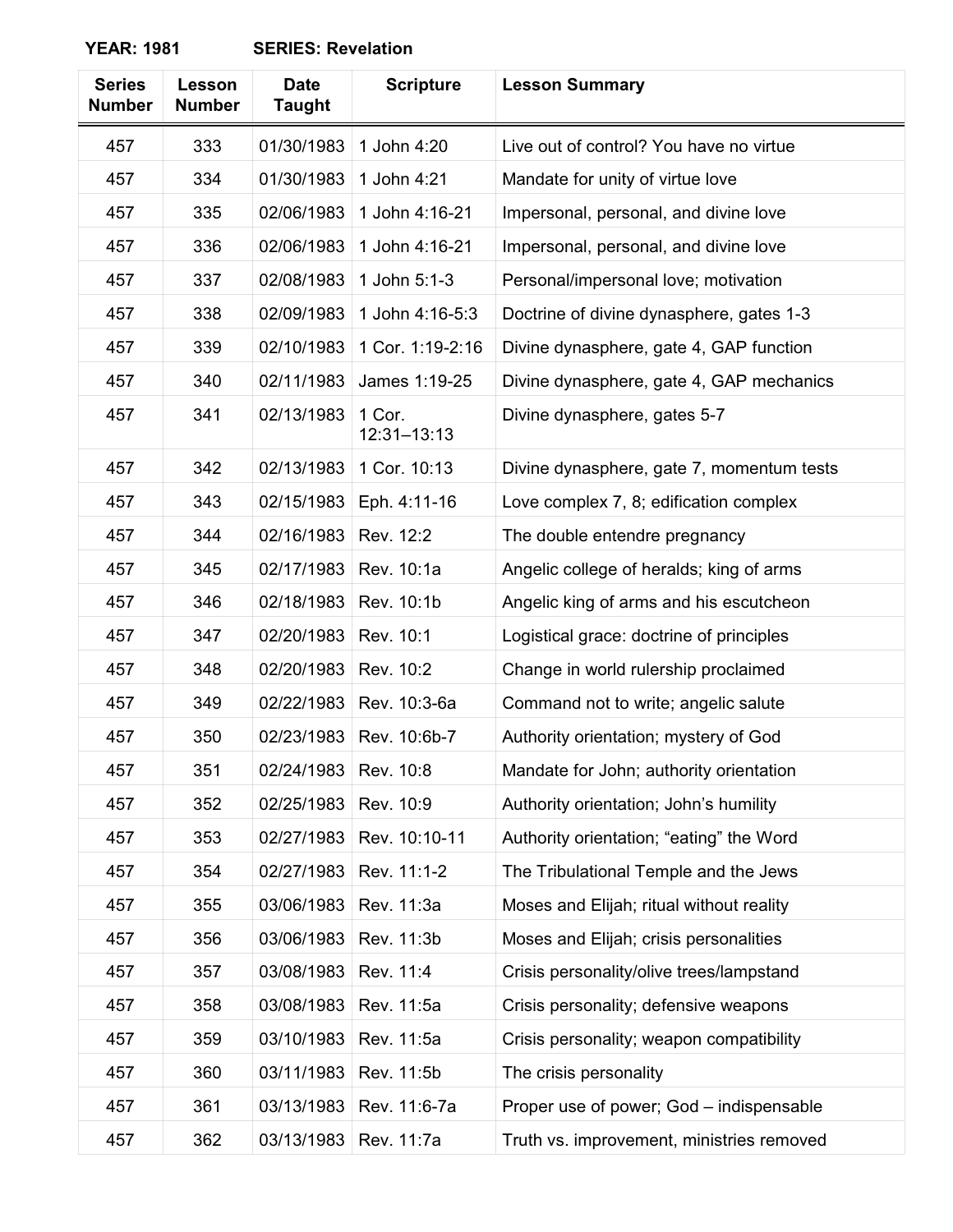| <b>Series</b><br><b>Number</b> | Lesson<br><b>Number</b> | <b>Date</b><br><b>Taught</b> | <b>Scripture</b>             | <b>Lesson Summary</b>                                                        |
|--------------------------------|-------------------------|------------------------------|------------------------------|------------------------------------------------------------------------------|
| 457                            | 363                     | 03/15/1983                   | Rev. 11:7b                   | Violence, murder; self-restraint                                             |
| 457                            | 364                     | 03/16/1983                   | Rev. 11:8-9                  | Corpse arrogance; the press; gloaters                                        |
| 457                            | 365                     | 03/17/1983                   | Rev. 11:10                   | St. Patrick; gloating/devil's Christmas                                      |
| 457                            | 366                     | 03/18/1983                   | Rev. 11:11-12                | God gives life; fear; miracles/volition                                      |
| 457                            | 367                     | 03/20/1983                   | Rev. 11:13                   | Learn through doctrine or disaster                                           |
| 457                            | 368                     | 03/20/1983                   | Rev. 11:14-15a               | Introduction; seventh angel; worship                                         |
| 457                            | 369                     | 03/27/1983                   | Rev. 11:15b                  | The masses; marriage; God keeps His word                                     |
| 457                            | 370                     | 03/27/1983                   | Special                      | Marital and people problems                                                  |
| 457                            | 371                     | 03/29/1983                   | Eph. 5:20-25                 | Marriage requires respect/responsibility                                     |
| 457                            | 372                     | 03/30/1983                   | Eph. 5; 1 Cor. 7             | Marriage requires virtue love, privacy                                       |
| 457                            | 373                     | 03/31/1983                   | Deut. 24:1-4a                | Doctrine of divorce                                                          |
| 457                            | 374                     | 04/01/1983                   | 1 Cor. 7                     | Objectivity/virtue in problem solving                                        |
| 457                            | 375                     | 04/03/1983                   | 1 John 4                     | Problems? Solution is virtue first                                           |
| 457                            | 376                     | 04/03/1983                   | 1 John 4                     | Right man/right woman issue. Problem solving;<br>virtue; personal love       |
| 457                            | 377                     | 04/05/1983                   | 1 John 4                     | "Marriage and divorce" concluded. Mechanics of<br>resolving marital problems |
| 457                            | 378                     | 04/06/1983                   | Rev. 11:15c;<br>Dan. 9:24-27 | Chronological and technical background                                       |
| 457                            | 379                     | 04/07/1983                   | Rev. 11:16                   | Life/worship is mental ability-thought                                       |
| 457                            | 380                     | 04/08/1983                   | Rev. 11:17                   | Essence of the God-Man; thankfulness                                         |
| 457                            | 381                     | 04/10/1983                   | Rev. 11:18a, b               | Socialistic law; resurrectional order                                        |
| 457                            | 382                     | 04/10/1983                   | Rev. 11:18c-19               | God is faithful; the ark of the covenant                                     |
| 457                            | 383                     | 04/17/1983                   | Rev. 12:1                    | Romans and Jews; signs; 3 great signs                                        |
| 457                            | 384                     | 04/17/1983                   | Rev. 12:1; Rom.<br>$9:1 - 8$ | Romans and Jews; cruelty; the third sign                                     |
| 457                            | 385                     | 04/19/1983                   | Rev. 12:1                    | Flattery; the Romans, Jews and arrogance                                     |
| 457                            | 386                     | 04/20/1983                   | Rev. 12:2                    | A great coach; double-entendre; the Jews                                     |
| 457                            | 387                     | 04/21/1983                   | Rev. 12:2; Jer.<br>22:18-22a | Bad decision results; curse of Jehoiakim                                     |
| 457                            | 388                     | 04/22/1983                   | Jer. 22:18-28                | Chaldeans; genealogies; personal destiny                                     |
| 457                            | 389                     | 04/24/1983                   | Jer. 22:18-28                | Holocaust syndrome; genealogies; Coniah                                      |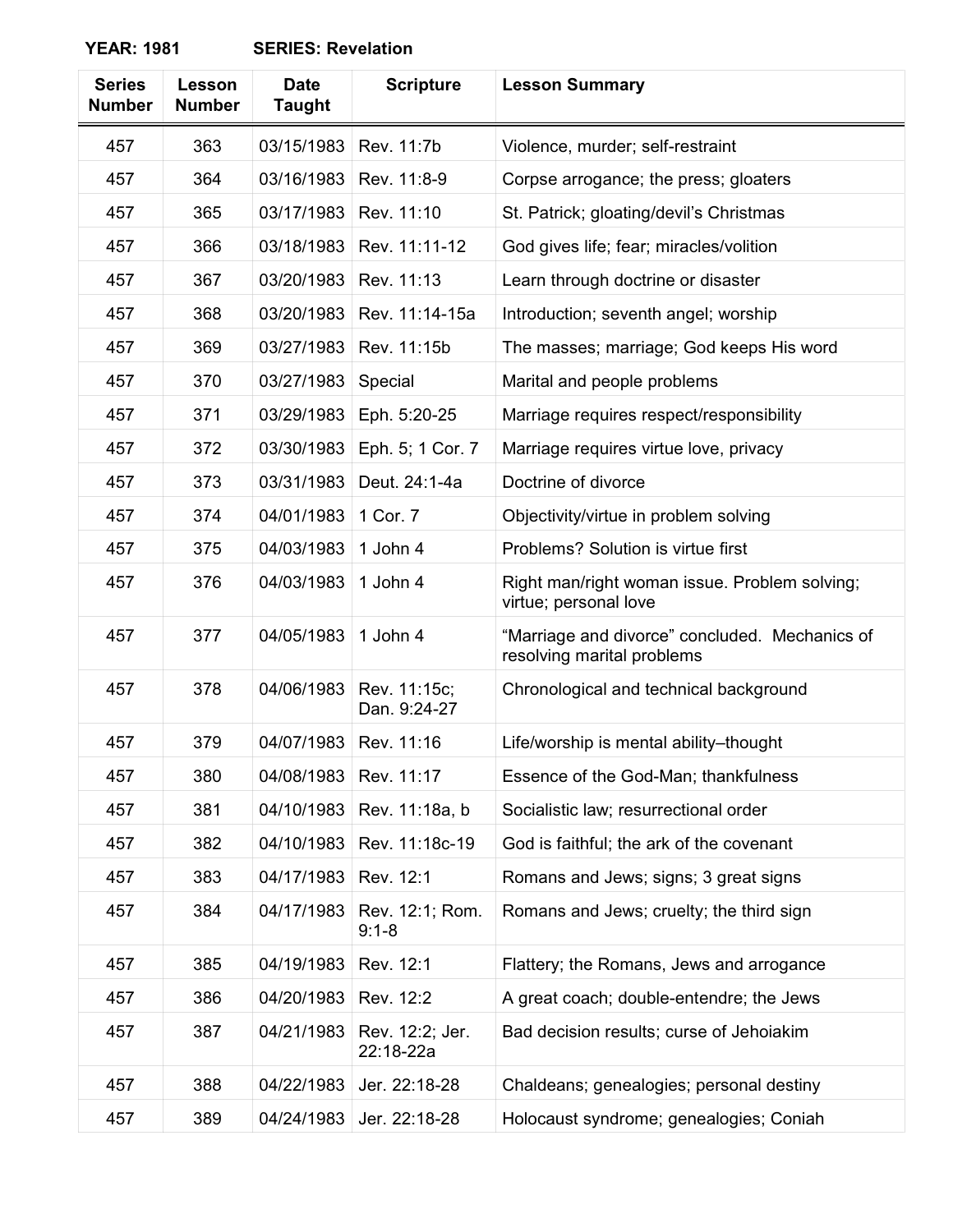| <b>Series</b><br><b>Number</b> | Lesson<br><b>Number</b> | <b>Date</b><br><b>Taught</b> | <b>Scripture</b>              | <b>Lesson Summary</b>                       |
|--------------------------------|-------------------------|------------------------------|-------------------------------|---------------------------------------------|
| 457                            | 390                     | 04/24/1983                   | Jer. 22:18-30;<br>36:27       | Holocaust syndrome; three generation curse  |
| 457                            | 391                     | 04/26/1983                   | Rev. 12:3; Dan.<br>$7:2 - 7$  | Gandhi and India; the second sign           |
| 457                            | 392                     | 04/27/1983                   | Dan. 7:3-9, 14,<br>18-26      | U.S. survival; Roman Empire past and future |
| 457                            | 393                     | 04/28/1983                   | Rev. 12:4a; Isa.<br>14:11-15  | Concept of the harness of life; stars       |
| 457                            | 394                     | 04/29/1983                   | Rev. 12:4b                    | Satan; religion/culture; mercenaries        |
| 457                            | 395                     | 05/01/1983                   | Rev. 12:4c                    | Concept harness; Satan; the Jews/Dreyfus    |
| 457                            | 396                     | 05/01/1983                   | Rev. 12:5a                    | Competition; God's plan succeeds            |
| 457                            | 397                     | 05/03/1983                   | Rev. 12:5a                    | God's policy regarding unlawful violence    |
| 457                            | 398                     | 05/04/1983                   | Rev. 12:5a                    | Reason for/result of angelic observation    |
| 457                            | 399                     | 05/05/1983                   | Rev. 12:5b                    | Ascension, session-related principles       |
| 457                            | 400                     | 05/06/1983                   | Rev. 12:6a;<br>Matt. 24:15-20 | Present and future flexibility              |
| 457                            | 401                     | 05/08/1983                   | Rev. 12:6b;<br>Matt. 24:15-27 | Motherhood; present and future refuge       |
| 457                            | 402                     | 05/08/1983                   | Rev. 12:6c;<br>Matt. 24:21-28 | Doctrinal application; mobs/daily living    |
| 457                            | 403                     | 05/10/1983                   | Rev. 12:7-8a                  | Timing; Michael; the battle in heaven       |
| 457                            | 404                     |                              | 05/11/1983   Rev. 12:8b-9a    | Faith-rest drill; Satan's desperation       |
| 457                            | 405                     | 05/12/1983                   | Rev. 12:9b;<br>Ezek. 28:12-18 | Satan's three falls; true happiness         |
| 457                            | 406                     | 05/13/1983                   | Rev. 12:9b                    | Hypostatic union; the profile of Satan      |
| 457                            | 407                     | 05/15/1983                   | Rev. 12:9c                    | Satan's profile; happiness; unhappiness     |
| 457                            | 408                     | 05/15/1983                   | Rev. 12:10a                   | Strategy/tactics; happiness; authority      |
| 457                            | 409                     | 05/22/1983                   | Rev. 12:10b                   | Authority/freedom; persecutor/prosecutor    |
| 457                            | 410                     | 05/22/1983                   | Rev. 12:11a                   | The blood of Christ; overcoming Satan       |
| 457                            | 411                     | 05/24/1983                   | Rev. 12:11b;<br>Prov. 8       | What is in a name? Victory over Satan       |
| 457                            | 412                     | 05/25/1983                   | Rev. 12:12a                   | Winners amplified; celebrating/gloating     |
| 457                            | 413                     | 05/26/1983                   | Rev. 12:12b                   | Winners amplified; the third woe; Satan     |
| 457                            | 414                     | 05/27/1983                   | Rev. 12:12c-13a               | When time is short; Satan; priorities       |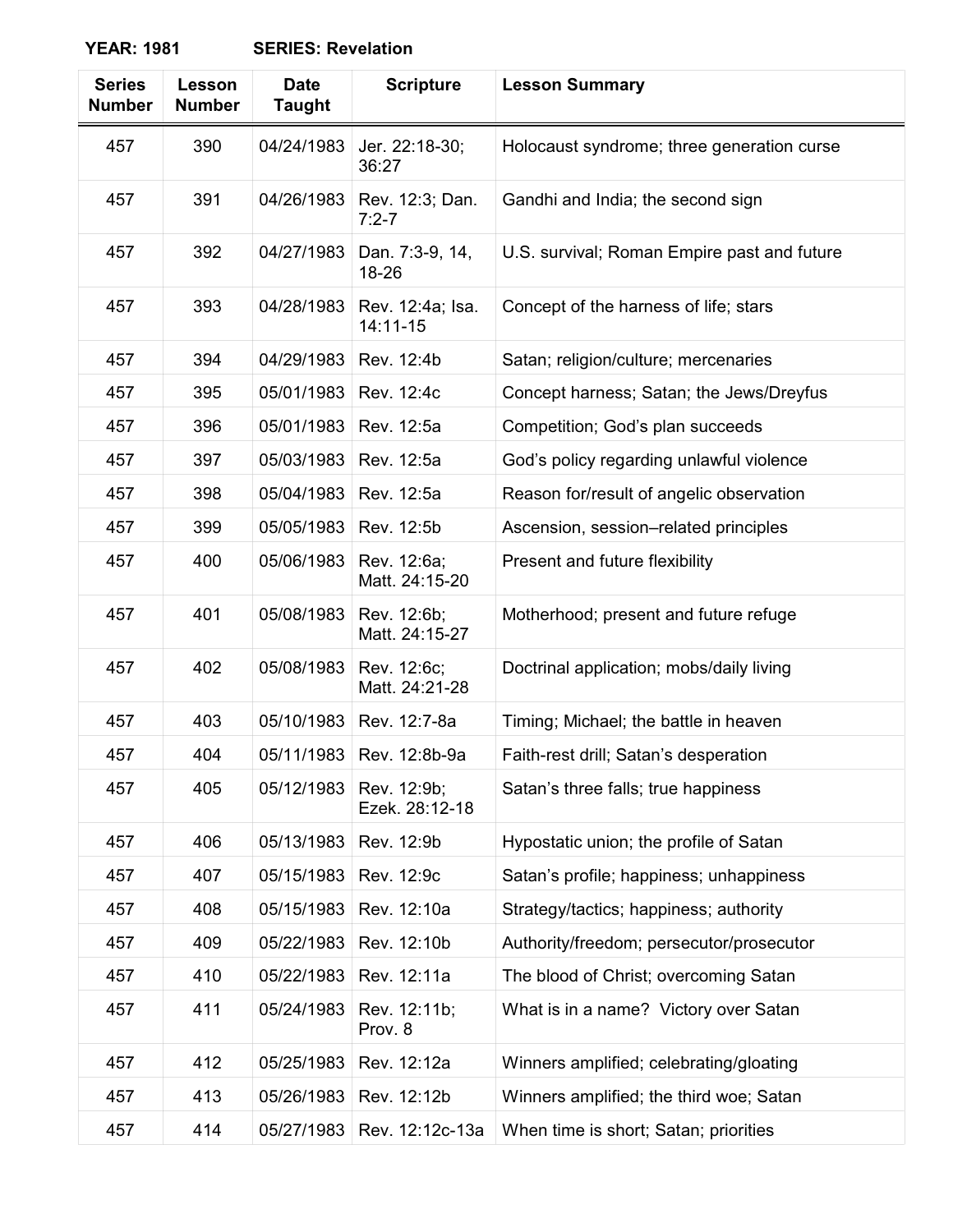| <b>Series</b><br><b>Number</b> | Lesson<br><b>Number</b> | <b>Date</b><br><b>Taught</b> | <b>Scripture</b>            | <b>Lesson Summary</b>                          |
|--------------------------------|-------------------------|------------------------------|-----------------------------|------------------------------------------------|
| 457                            | 415                     | 05/29/1983                   | Rev. 12:13b                 | Jews in history; medieval history              |
| 457                            | 416                     | 05/29/1983                   | Rev. 12:13c                 | Passive/active arrogance; Jews in World War II |
| 457                            | 417                     | 05/31/1983                   | Rev. 12:14a                 | "Megatrends"; protection; flexibility          |
| 457                            | 418                     | 06/01/1983                   | Rev. 12:14b                 | Drug use; God's plan is never deterred         |
| 457                            | 419                     | 06/02/1983                   | Rev. 12:14c                 | Marriage/divorce addendum; serpent Satan       |
| 457                            | 420                     | 06/03/1983                   | Rev. 12:15                  | Government; survivors are flexible             |
| 457                            | 421                     | 06/05/1983                   | Rev. 12:16-17a              | Right place/right time; frustration            |
| 457                            | 422                     | 06/05/1983                   | Rev. 12:17b-18              | Dictators; passive/active arrogance            |
| 457                            | 423                     | 06/07/1983                   | Rev. 13 (Intro.)            | A Jew survives; dictators/Rome revived         |
| 457                            | 424                     | 06/08/1983                   | Rev. 13:1a;<br>Dan. 7       | Malta knights; ten horns/the little horn       |
| 457                            | 425                     | 06/09/1983                   | Rev. 13:1b;<br>Dan. 7       | Ancient history; a future dictator             |
| 457                            | 426                     | 06/10/1983                   | Rev. 13:2;<br>Dan. 7        | Empire characteristics; Satan; giving          |
| 457                            | 427                     | 06/12/1983                   | Rev. 13:3a                  | The golden age of Rome                         |
| 457                            | 428                     | 06/12/1983                   | Rev. 13:3b;<br>Dan. 9:24    | The death of the Roman Empire                  |
| 457                            | 429                     | 06/19/1983                   | Ps. 85:8-10                 | Believer's national responsibility             |
| 457                            | 430                     | 06/19/1983                   | Ps. 85:11-13                | Knowing God before appreciating His plan       |
| 457                            | 431                     | 06/21/1983                   | Rom. 8:28-32                | Knowing God's attributes and printouts         |
| 457                            | 432                     | 06/22/1983                   | Eph. 1:15-20                | Knowing God's omniscience and decrees          |
| 457                            | 433                     | 06/23/1983                   | Eph. 3:14-19                | Knowing God's love and His integrity           |
| 457                            | 434                     | 06/24/1983                   | 2 John 5:8; John<br>15:9-10 | Knowing God's system - learning to obey        |
| 457                            | 435                     | 06/26/1983                   | John 15:9-16                | Knowing God's system: obedience first          |
| 457                            | 436                     | 06/26/1983                   | Eph. 3:14-19                | Knowing God's system excludes all works        |
| 457                            | 437                     | 06/28/1983                   | Eph. 5:18; Gal.<br>5:16     | Knowing God's system of spirituality           |
| 457                            | 438                     | 06/29/1983                   | 2 Pet. 1:2-5                | Knowing what spirituality is and is not        |
| 457                            | 439                     | 06/30/1983                   | Rom. 9:19-21                | Knowing God's system: obedience/humility       |
| 457                            | 440                     | 07/01/1983                   | Ps. 23:1                    | Knowing what David knew: "my shepherd"         |
| 457                            | 441                     | 07/02/1983                   | Ps. 23:2-3a                 | Knowing the system for spiritual growth        |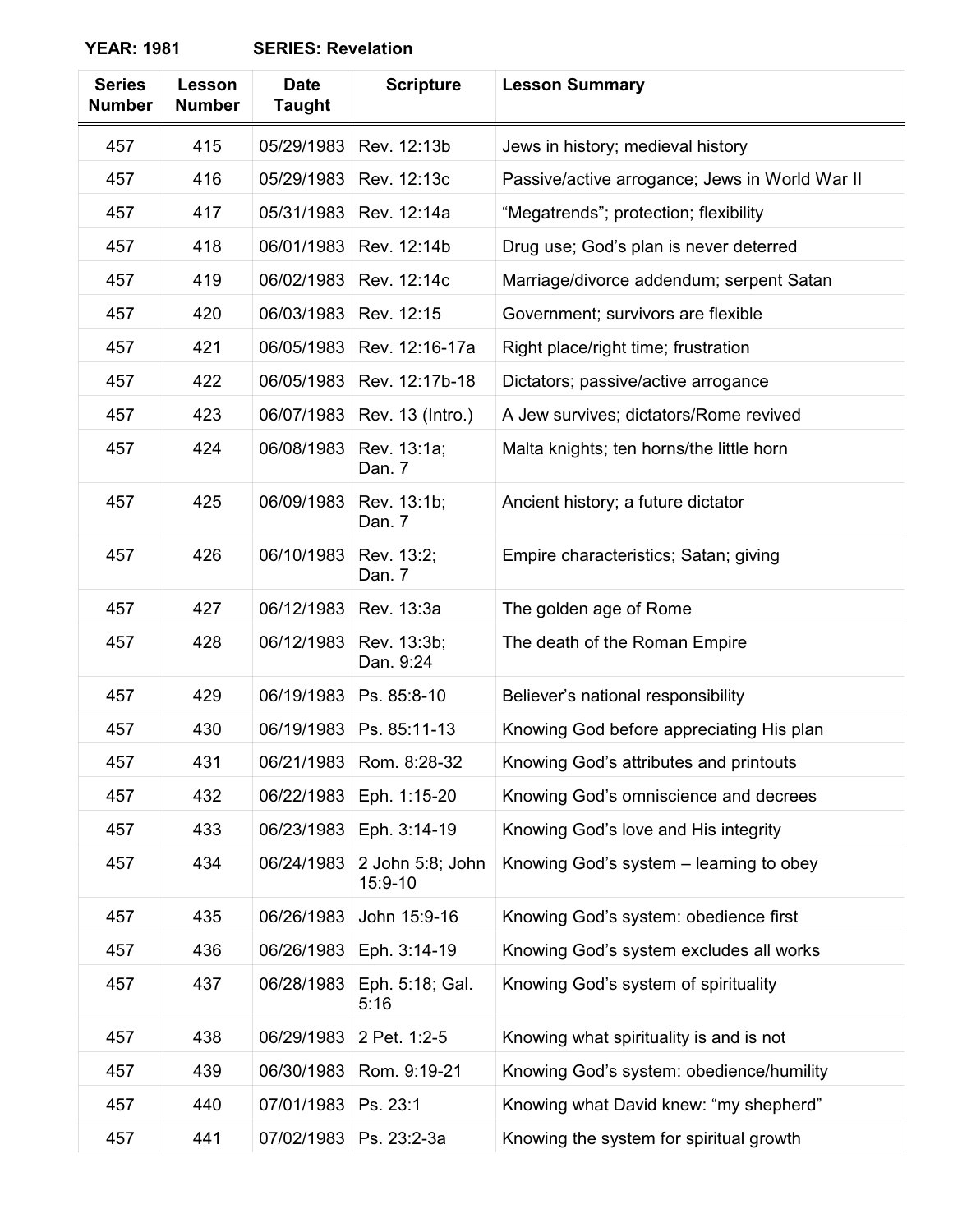| <b>Series</b><br><b>Number</b> | Lesson<br><b>Number</b> | <b>Date</b><br><b>Taught</b> | <b>Scripture</b>                       | <b>Lesson Summary</b>                        |
|--------------------------------|-------------------------|------------------------------|----------------------------------------|----------------------------------------------|
| 457                            | 442                     | 07/02/1983                   | Ps. 23:3b-4a                           | Knowing the system for living and dying      |
| 457                            | 443                     | 07/03/1983                   | Ps. 23:4b-5a                           | Knowing the system in suffering for blessing |
| 457                            | 444                     | 07/03/1983                   | Ps. 23:5b-6                            | Knowing the system overflows in blessing     |
| 457                            | 445                     | 07/05/1983                   | 2 Pet. 1:2-9                           | Knowing God's system of true virtue          |
| 457                            | 446                     | 07/06/1983                   | Demand<br>Syndrome                     | Knowing about the enemies of true virtue     |
| 457                            | 447                     | 07/07/1983                   | 1 John 4:16                            | Knowing about virtue first/virtue love       |
| 457                            | 448                     | 07/08/1983                   | 1 John 4:17-18a                        | Knowing about God's system: virtue love      |
| 457                            | 449                     | 07/10/1983                   | 1 John 4:18b-19                        | Knowing that fear destroys virtue love       |
| 457                            | 450                     | 07/10/1983                   | 1 John 4:20-21                         | Knowing that hatred cancels virtue love      |
| 457                            | 451                     | 07/12/1983                   | 1 John 4:21                            | Knowing all about love: impersonal love      |
| 457                            | 452                     | 07/13/1983                   | 1 John 4:21                            | Knowing all about love: personal love        |
| 457                            | 453                     | 07/14/1983                   | 1 John 4:21;<br>5:1a                   | Knowing and developing true sensitivity      |
| 457                            | 454                     | 07/15/1983                   | 1 John 5:1-3                           | Knowing God's mandate of obedience           |
| 457                            | 455                     | 07/17/1983                   | 1 John 3:4-9                           | Knowing and passing the test of the soul     |
| 457                            | 456                     | 07/17/1983                   | 1 Cor. 15:33                           | Knowing people, thought, system testing      |
| 457                            | 457                     | 07/19/1983                   | 1 John 2:15-18                         | Knowing about demon possession/influence     |
| 457                            | 458                     | 07/20/1983                   | 1 Pet. 5:4-9;<br>1 John 3:4-10         | Knowing demon influence began in Eden        |
| 457                            | 459                     | 07/21/1983                   | Rom. 12:3                              | Knowing: faithfulness vs. fanaticism         |
| 457                            | 460                     | 07/22/1983                   | Prov. 29:23                            | Knowing cosmic tests change priorities       |
| 457                            | 461                     | 07/24/1983                   | 1 John 2:15-16;<br>Rom. 12:3           | Knowing the tests of cosmic one; opinions    |
| 457                            | 462                     | 07/24/1983                   | Rom. 9:19-21                           | Knowing test gates 3 thru 6 of cosmic one    |
| 457                            | 463                     | 07/31/1983                   | (Psychotic<br>arrogance)               | Knowing that God regards you as a person     |
| 457                            | 464                     | 07/31/1983                   | (Unhappiness)                          | Knowing that God regards you as a person     |
| 457                            | 465                     | 08/02/1983                   | (Iconoclastic<br>arrogance)            | Knowing what is meant by grace               |
| 457                            | 466                     | 08/03/1983                   | (Rational/<br>irrational<br>arrogance) | Knowing consistently: virtue first           |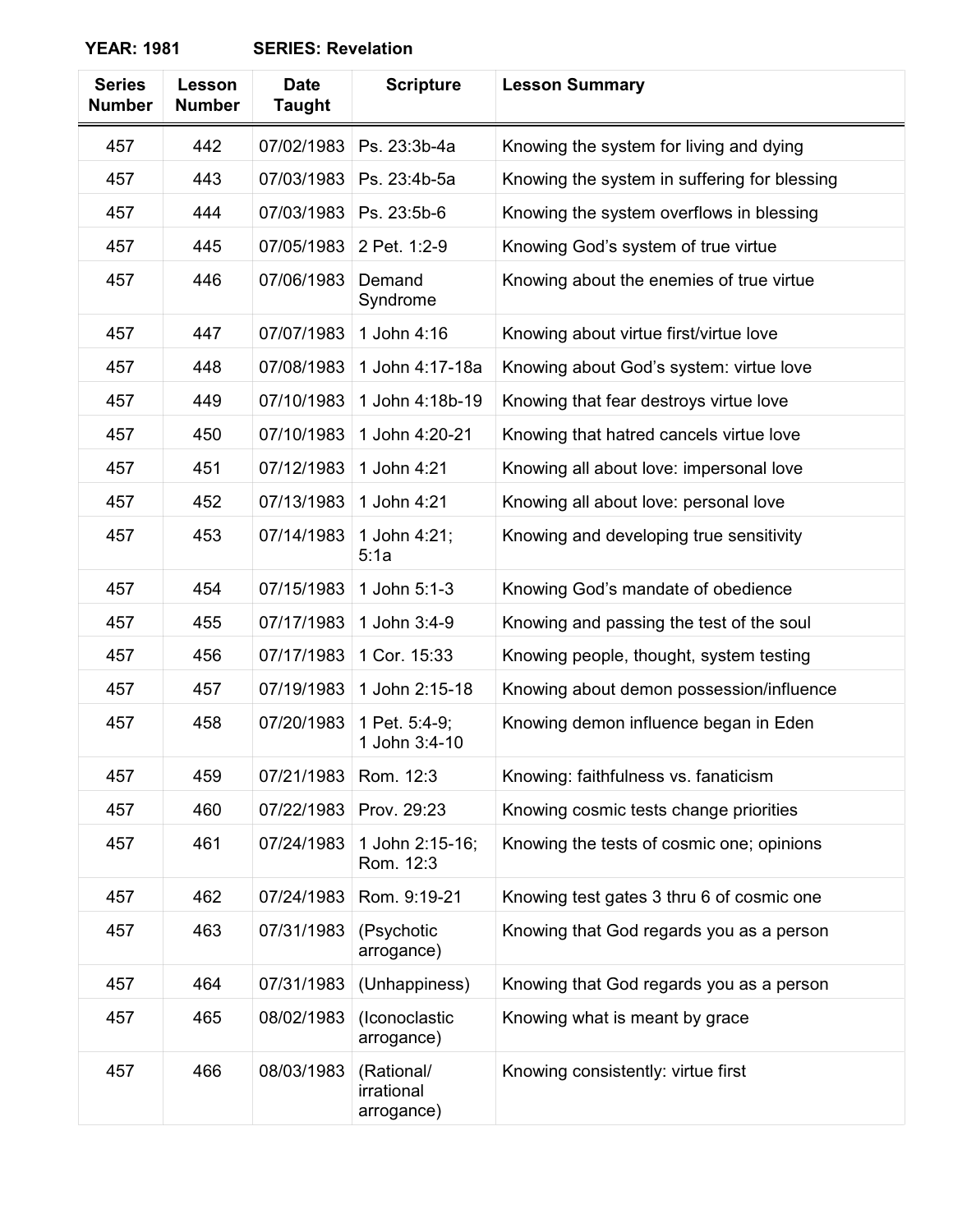| <b>Series</b><br><b>Number</b> | Lesson<br><b>Number</b> | <b>Date</b><br><b>Taught</b> | <b>Scripture</b>                | <b>Lesson Summary</b>                    |
|--------------------------------|-------------------------|------------------------------|---------------------------------|------------------------------------------|
| 457                            | 467                     | 08/04/1983                   | (Client nation<br>arrogance)    | Knowing prerequisites for freedom        |
| 457                            | 468                     | 08/05/1983                   | (Client nation<br>arrogance)    | Know: concept of varying circumstances   |
| 457                            | 469                     | 08/07/1983                   | Phil. 4:11-13                   | Knowing the adversity & prosperity tests |
| 457                            | 470                     | 08/07/1983                   | 2 Pet. 3:17-18;<br>1 Pet. 2:1-3 | Knowing the strategic & tactical winners |
| 457                            | 471                     | 08/09/1983                   | Rev. 13:1a                      | Dictators; the power of evil             |
| 457                            | 472                     | 08/10/1983                   | Dan. 7:2-26;<br>Rev. 13:1a      | Horns; Revived Roman Empire's status     |
| 457                            | 473                     | 08/11/1983                   | Rev. 13:1b-2a;<br>Dan. 7:3-6    | Exegesis of the leopard, bear, and lion  |
| 457                            | 474                     | 08/12/1983                   | Rev. 13:2b                      | Grace defined; Satan; Roman Republic     |
| 457                            | 475                     | 08/14/1983                   | Rev. 13:3a                      | Grace; the Roman Empire historically     |
| 457                            | 476                     | 08/14/1983                   | Rev. 13:3b                      | Death of the historical Roman Empire     |
| 457                            | 477                     | 08/16/1983                   | Rev. 13:3c                      | Spiritual concept of the harness         |
| 457                            | 478                     | 08/21/1983                   | Rev. 13:3c;<br>Dan. 9:24        | Chronological history of Israel          |
| 457                            | 479                     | 08/21/1983                   | Rev. 13:3d;<br>Dan. 9:24-27     | Israel chronologically; power impresses  |
| 457                            | 480                     | 08/23/1983                   | Rev. 13:4a                      | Love bands; Christianity vs. religion    |
| 457                            | 481                     | 08/24/1983                   | 2 Thess. 2:1-13                 | Approbation; the powerful dictator       |
| 457                            | 482                     | 08/25/1983                   | Rev. 13:4c                      | Power worship; the absolute/the relative |
| 457                            | 483                     | 08/26/1983                   | Rev. 13:5a                      | Dictators; power; communication ability  |
| 457                            | 484                     | 08/28/1983                   | Rev. 13:5b-6a                   | Dictator and time limitation; blasphemy  |
| 457                            | 485                     | 08/28/1983                   | Rev. 13:6b                      | Tabernacling in Heaven; Satan-no humor   |
| 457                            | 486                     | 08/30/1983                   | Rev. 13:7a                      | Admiral Stockdale; two systems of evil   |
| 457                            | 487                     | 08/31/1983                   | Rev. 13:7b-8a                   | Religious evil; minorities influence     |
| 457                            | 488                     | 09/01/1983                   | Rev. 13:8b                      | Flight 007; organized/disorganized evil  |
| 457                            | 489                     | 09/02/1983                   | Rev. 13:8b                      | Foreign policy: democracy, flexibility   |
| 457                            | 490                     | 09/04/1983                   | Rev. 13:8c                      | The beast dictator's profile; privacy    |
| 457                            | 491                     | 09/04/1983                   | Rev. 13:8b                      | The beast dictator; the book of life     |
| 457                            | 492                     | 09/06/1983                   | Rev. 13:9                       | President Reagan's speech; review; ears  |
| 457                            | 493                     | 09/07/1983                   | Rev. 13:9b                      | Confidence toward God; mandate to hear   |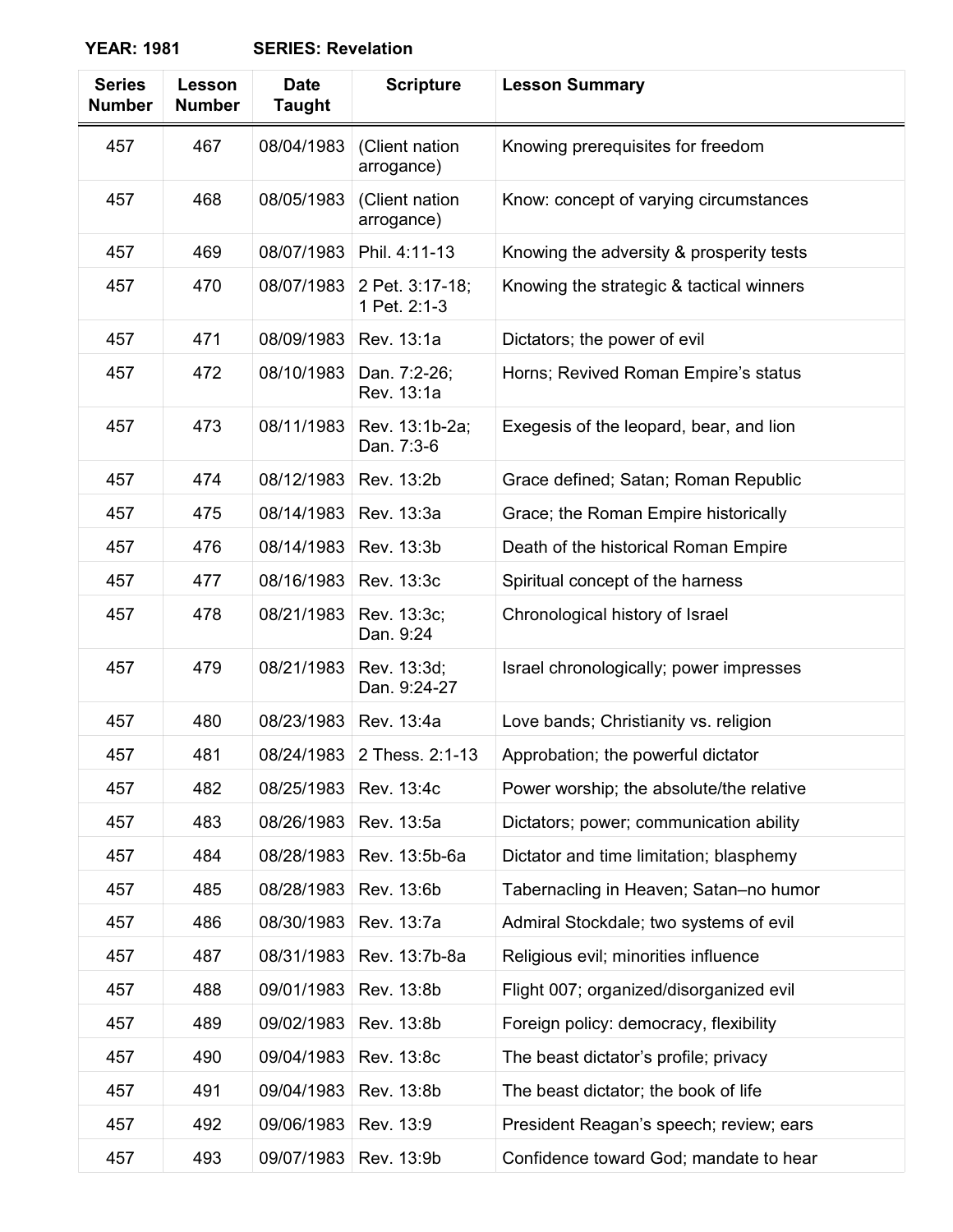| <b>Series</b><br><b>Number</b> | Lesson<br><b>Number</b> | <b>Date</b><br><b>Taught</b> | <b>Scripture</b>                 | <b>Lesson Summary</b>                    |
|--------------------------------|-------------------------|------------------------------|----------------------------------|------------------------------------------|
| 457                            | 494                     | 09/08/1983                   | Rev. 13:10a                      | Lawful and unlawful violence             |
| 457                            | 495                     | 09/09/1983                   | Rev. 13:10b                      | Military mobility; God's perfect plan    |
| 457                            | 496                     | 09/10/1983                   | Rev. 13:11a                      | Review; Tribulational Jewish dictator    |
| 457                            | 497                     | 09/10/1983                   | Rev. 13:11b-12a                  | National policy; inventory of ideas      |
| 457                            | 498                     | 09/17/1983                   | Rev. 13:12b                      | Protesters; inventory of doctrinal ideas |
| 457                            | 499                     | 09/17/1983                   | Rev. 13:13-14a                   | Inventory of truth; function of miracles |
| 457                            | 500                     | 09/19/1983                   | Rev. 13:14b                      | Beast's mandate; idolatry; Roman history |
| 457                            | 501                     | 09/20/1983                   | Rev. 13:15;<br>Mark 13:1-27      | Religious policy; warnings of Christ     |
| 457                            | 502                     | 09/21/1983                   | Rev. 13:16a                      | Historical opportunity; equality a myth  |
| 457                            | 503                     | 09/22/1983                   | Rev. 13:16b-18                   | Computerized tyranny in the future; 666  |
| 457                            | 504                     | 09/23/1983                   | Rev. 14:1                        | Review; the Lamb; the 144,000 witnesses  |
| 457                            | 505                     | 09/25/1983                   | Rev. 14:2-3                      | The sound of music in Heaven, worship    |
| 457                            | 506                     | 09/27/1983                   | Rev. 14:4a                       | Concentration is the key; Christian laws |
| 457                            | 507                     | 09/28/1983                   | Rev. 14:4a;<br>Matt. 24:34-42    | Supreme sacrifice; the moral unbeliever  |
| 457                            | 508                     | 09/29/1983                   | Rev. 14:4b                       | Doctrine of divine guidance              |
| 457                            | 509                     | 09/30/1983                   | Rev. 14:4c-5a                    | Verbal sins; experiential sanctification |
| 457                            | 510                     | 10/02/1983                   | Rev. 14:5b-6a                    | Sanctification; the eternal Gospel       |
| 457                            | 511                     | 10/02/1983                   | Rev. 14:6b-7a                    | Crisis evangelism in the Tribulation     |
| 457                            | 512                     | 10/04/1983                   | Rev. 14:7b                       | Angelic college of heralds; inequality   |
| 457                            | 513                     | 10/05/1983                   | Rev. 14:7c-8                     | Savior-Creator; evil ecumenical religion |
| 457                            | 514                     | 10/06/1983                   | Rev. 14:9-10a                    | Nature/results of religious arrogance    |
| 457                            | 515                     | 10/07/1983                   | Rev. 14:10a                      | Bad decisions invite divine "wrath"      |
| 457                            | 516                     | 10/09/1983                   | Rev. 14:10a;<br>Matt. 24:36-42   | Anthropopathisms; judgments; baptisms    |
| 457                            | 517                     | 10/09/1983                   | Rev. 14:10b-11                   | Eternal results of one decision in time  |
| 457                            | 518                     | 10/16/1983                   | Rev. 14:10b-11<br>(Introduction) | Believer's job: watch and keep learning  |
| 457                            | 519                     | 10/16/1983                   | Rev. 14:12                       | Patton's principles: being a winner      |
| 457                            | 520                     | 10/18/1983                   | Rev. 14:13a                      | Patton's principles; death; dying grace  |
| 457                            | 521                     | 10/19/1983                   | Rev. 14:13b-14                   | Victor of the human race; protocol       |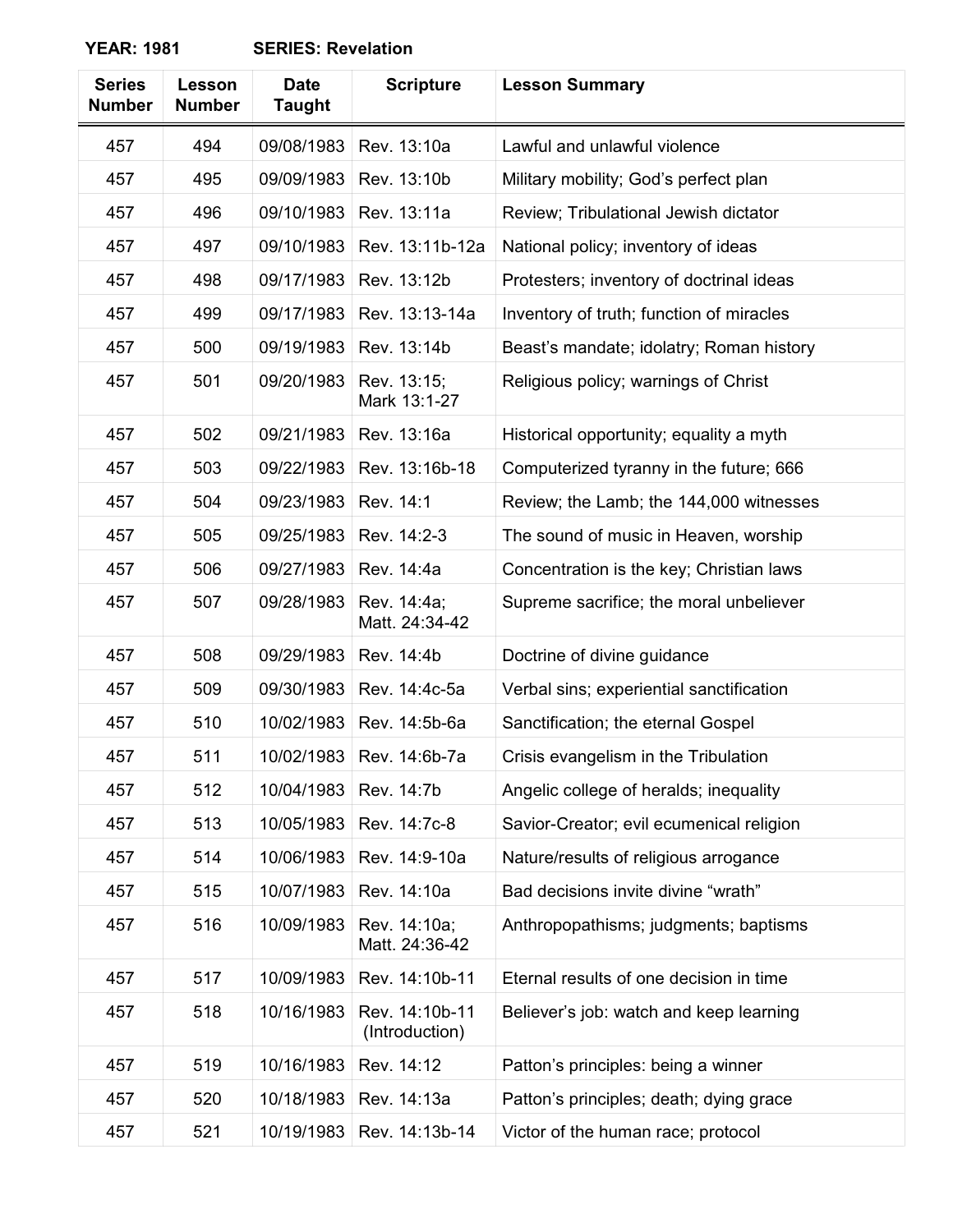| <b>Series</b><br><b>Number</b> | Lesson<br><b>Number</b> | <b>Date</b><br><b>Taught</b> | <b>Scripture</b>            | <b>Lesson Summary</b>                     |
|--------------------------------|-------------------------|------------------------------|-----------------------------|-------------------------------------------|
| 457                            | 522                     | 10/20/1983                   | Rev. 14:15<br>(intro)       | Handguns; seven last plagues outlined     |
| 457                            | 523                     | 10/21/1983                   | Rev. 14:15a                 | Doctrine of protocol in heaven            |
| 457                            | 524                     | 10/23/1983                   | Rev. 14:15a                 | Marines in Lebanon; protocol in heaven    |
| 457                            | 525                     | 10/23/1983                   | Rev. 14:15b                 | Our military; interpretation of history   |
| 457                            | 526                     | 10/25/1983                   | Rev. 14:16a;<br>$1:1 - 19$  | World strategy; Christ controls history   |
| 457                            | 527                     | 10/26/1983                   | Rev. 14:16b                 | The purpose for divine judgments          |
| 457                            | 528                     | 10/27/1983                   | Rev. 14:17                  | Protocol on earth; protocol in heaven     |
| 457                            | 529                     | 10/28/1983                   | Rev. 14:17-18a              | Imprecatory prayer; protocol application  |
| 457                            | 530                     | 10/30/1983                   | Rev. 14:18b                 | Protocol in heaven; divine judgments      |
| 457                            | 531                     | 10/30/1983                   | Rev. 14:18c-19a             | Training, preparation on earth/in heaven  |
| 457                            | 532                     | 11/01/1983                   | Rev. 14:19b                 | Review protocol on earth and in heaven    |
| 457                            | 533                     | 11/02/1983                   | Rev. 14:20                  | Leadership; stoicism; protocol-virtue     |
| 457                            | 534                     | 11/03/1983                   | Rev. 15:1 (intro)           | Judgment occurs in heaven, then on earth  |
| 457                            | 535                     | 11/04/1983                   | Rev. 15:2a                  | Grenada; physical death, victory over it  |
| 457                            | 536                     | 11/06/1983                   | Rev. 15:2b                  | Economics; computerized tyranny/the harp  |
| 457                            | 537                     | 11/06/1983                   | Rev. 15:3a                  | Hymn of Moses; grace, the work of Christ  |
| 457                            | 538                     | 11/13/1983                   | Rev. 15:3b                  | Protocol; hymns of Moses; God's grace     |
| 457                            | 539                     | 11/13/1983                   | Rev. 15:3c;<br>Ps. 85:8-13  | The meeting of grace and truth            |
| 457                            | 540                     | 11/15/1983                   | Rev. 15:3c                  | Grenada; the truth, what is true; God     |
| 457                            | 541                     | 11/16/1983                   | Rev. 15:3c                  | God's knowledge; getting to know God      |
| 457                            | 542                     | 11/17/1983                   | Rev. 15:3d                  | Christian silliness; God's love/integrity |
| 457                            | 543                     | 11/18/1983                   | Rev. 15:4a;<br>Jer. 10:3-8  | No nonsense, no silliness, no absurdity   |
| 457                            | 544                     | 11/20/1983                   | Rev. 15:4b                  | Respecting God; capacity/virtue/momentum  |
| 457                            | 545                     | 11/20/1983                   | Rev. 15:4c                  | Principles of worship; good news revealed |
| 457                            | 546                     | 11/22/1983                   | Rev. 15:5                   | U.S.S.R.; humor; the eternal tabernacle   |
| 457                            | 547                     | 11/23/1983                   | Matt. 8:18-19               | Weakness of mobs; distracted disciple #1  |
| 457                            | 548                     | 11/24/1983                   | Matt. 8:20-22;<br>Luke 9:60 | Human security; distracted disciple #2    |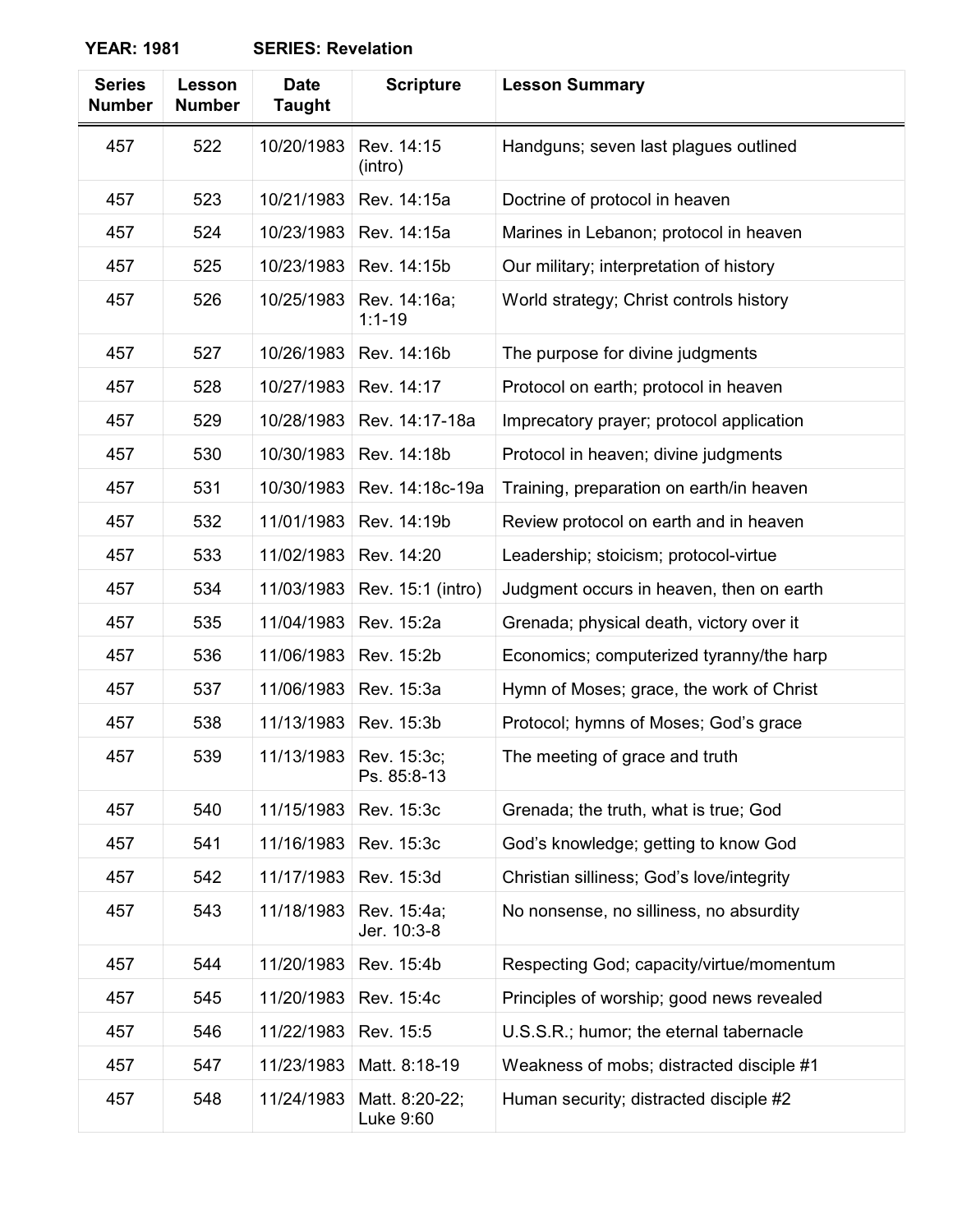| <b>Series</b><br><b>Number</b> | Lesson<br><b>Number</b> | <b>Date</b><br><b>Taught</b> | <b>Scripture</b>                           | <b>Lesson Summary</b>                    |
|--------------------------------|-------------------------|------------------------------|--------------------------------------------|------------------------------------------|
| 457                            | 549                     | 11/24/1983                   | Matt. 8:23-24;<br>Luke 9:61-62             | Priorities; distracted disciple #3       |
| 457                            | 550                     | 11/25/1983                   | Matt. 8:24-26a                             | Panic; analogy of the sea's great storm  |
| 457                            | 551                     | 11/27/1983                   | Matt. 8:20-27                              | Fear; no capacity for the storms of life |
| 457                            | 552                     | 11/27/1983                   | Rev. 15:6-8                                | Golden grenades; protocol; doctrine now! |
| 457                            | 553                     | 11/29/1983                   | Rev. 16:1-2                                | Obedience to authority; bowl judgment #1 |
| 457                            | 554                     | 11/30/1983                   | Rev. 16:3-5                                | Bowl judgments #2 and #3; God's justice  |
| 457                            | 555                     | 12/01/1983                   | Rev. 16:5b-6a                              | Man's opinion; God's judgments/blessings |
| 457                            | 556                     | 12/02/1983                   | Rev. 16:6b                                 | War; crisis evangelism/grace in judgment |
| 457                            | 557                     | 12/04/1983                   | Rev. 16:7                                  | The honorable purpose of divine judgment |
| 457                            | 558                     | 12/04/1983                   | Rev. 16:8-9                                | Crisis evangelism; bowl judgment #4      |
| 457                            | 559                     | 12/06/1983                   | Rev. 16:10a                                | Bowl judgment #5; pain, death, darkness  |
| 457                            | 560                     | 12/07/1983                   | Rev. 16:10a                                | Doctrine: Judgments of pain and death    |
| 457                            | 561                     | 12/08/1983                   | Rev. 16:11                                 | Negative volition - believer/unbeliever  |
| 457                            | 562                     | 12/09/1983                   | Rev. 16:12a                                | Eternal judgment; war/campaign/battle    |
| 457                            | 563                     | 12/11/1983                   | Doctrine of<br>Divine Judgment<br>(review) | Military terms: Israel, A.D. 66-73/today |
| 457                            | 564                     | 12/11/1983                   | Rev.16:12b-13                              | Asian invaders; fear of war; unholy trio |
| 457                            | 565                     | 12/18/1983                   | Rev. 16:13b                                | The evil trinity; Satan; demons          |
| 457                            | 566                     | 12/18/1983                   | Rev. 16:13                                 | Dictatorship; "the mouth" illustrated    |
| 457                            | 567                     | 12/20/1983                   | Rev. 16:14a                                | PBS series Vietnam; emotion vs. thought  |
| 457                            | 568                     | 12/21/1983                   | Rev. 16:14b;<br>Dan. 10:13, 20-<br>21      | Divine viewpoint of war and warfare      |
| 457                            | 569                     | 12/22/1983                   | Rev. 16:14-15a                             | Leadership. Satan mobilizes for war      |
| 457                            | 570                     | 12/23/1983                   | Rev. 16:15b                                | Believers are to be alert – always       |
| 457                            | 571                     | 12/25/1983                   | Heb. 10:5-9                                | The doctrinal meaning of Christmas       |
| 457                            | 572                     | 12/25/1983                   | Rev. 16:15c                                | The Christmas challenge: be a winner     |
| 457                            | 573                     | 12/27/1983                   | Rev. 16:16                                 | Middle East, past & future; warfare      |
| 457                            | 574                     | 12/28/1983                   | Dan. 11:36                                 | Hang-ups; syndromes; warfare principles  |
| 457                            | 575                     | 12/29/1983                   | Dan. 11:37-40a                             | False Messiah's policies; the blitzkrieg |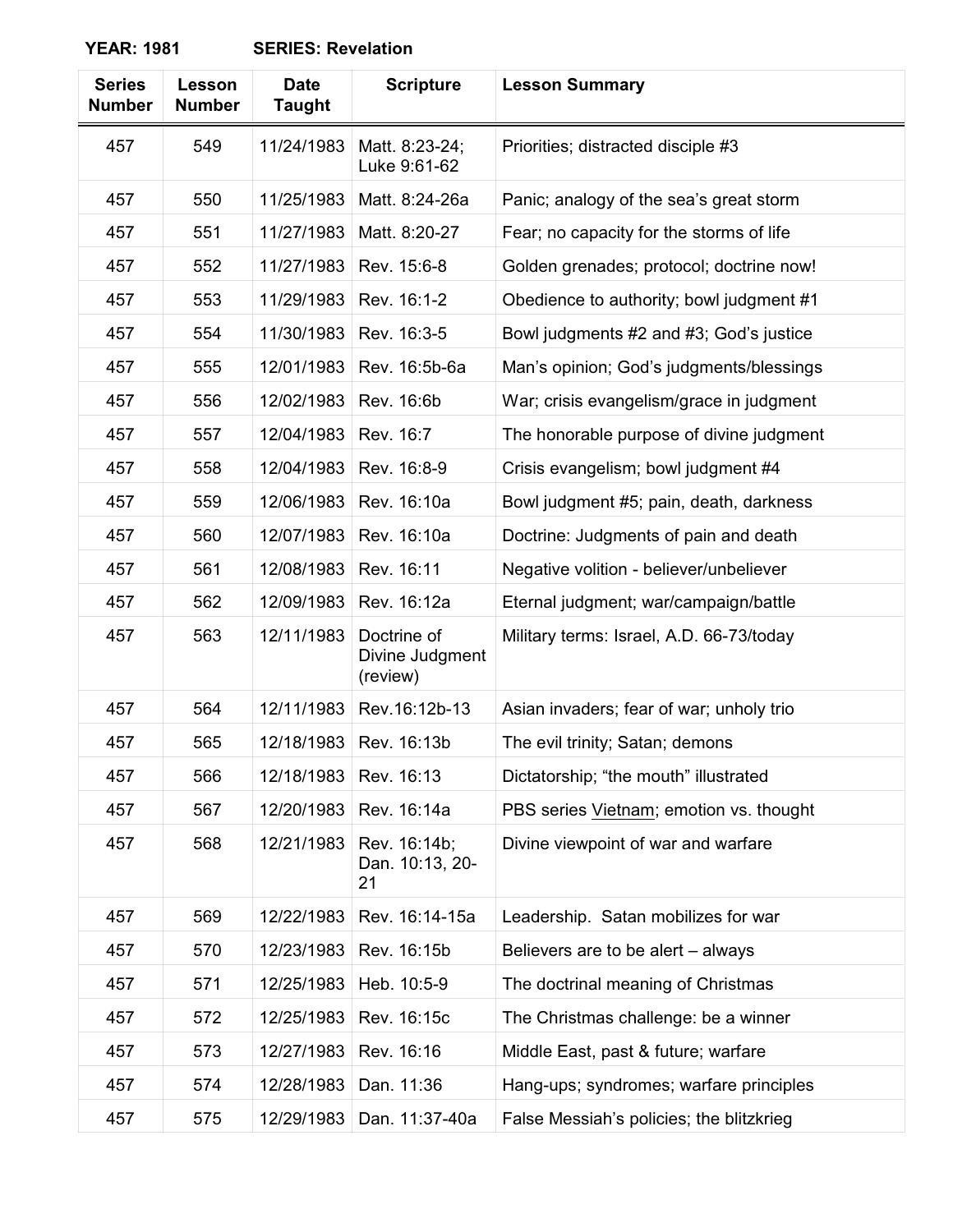| <b>Series</b><br><b>Number</b> | Lesson<br><b>Number</b> | <b>Date</b><br><b>Taught</b> | <b>Scripture</b>                | <b>Lesson Summary</b>                       |
|--------------------------------|-------------------------|------------------------------|---------------------------------|---------------------------------------------|
| 457                            | 576                     | 12/30/1983                   | Dan. 11:40b-45;<br>Isa. 3:16-26 | King of the North; invading armies          |
| 457                            | 577                     | 12/31/1983                   | Prov. 24 (intro)                | Premise of leadership in life               |
| 457                            | 578                     | 12/31/1983                   | Prov. 24:1-6a                   | Jealousy; confidence of the Centurion       |
| 457                            | 579                     | 01/01/1984                   | Zech. 12:1-6                    | Crisis sets the stage for leadership        |
| 457                            | 580                     | 01/01/1984                   | Matt. 24:15-28                  | Flexible application glorifies Christ       |
| 457                            | 581                     | 01/03/1984                   | Zech. 14:1-4                    | Control of history/rapture/second advent    |
| 457                            | 582                     | 01/04/1984                   | Acts 13:45-48;<br>Rom. 8:28-32  | Not Calvinism/Arminianism but privileged!   |
| 457                            | 583                     | 01/05/1984                   | Zech. 14:5-9                    | Earthquakes: past, present, future          |
| 457                            | 584                     | 01/06/1984                   | Isa. 63:1-9                     | Arabs; God's virtuous execution of grace    |
| 457                            | 585                     | 01/08/1984                   | Rev. 16:17                      | Protocol: source of blessing/judgment       |
| 457                            | 586                     | 01/08/1984                   | Rev. 16:18-21                   | God's third and final warning judgments     |
| 457                            | 587                     | 01/15/1984                   | 2 Pet. 1:2-9                    | Introduction to protocol                    |
| 457                            | 588                     | 01/15/1984                   | Who controls<br>your happiness? | Introduction to protocol, its definition    |
| 457                            | 589                     | 01/17/1984                   | Rev. 17 intro.<br>(cont.)       | Do you control your life, your happiness?   |
| 457                            | 590                     | 01/18/1984                   | Intro. to Religion              | Understanding mandates to obey them         |
| 457                            | 591                     | 01/19/1984                   | John 15:9-17                    | Plan of God: spiritual professionalism      |
| 457                            | 592                     | 01/20/1984                   | 1 John 4:16-21                  | Protocol-virtue; Christian dynamics         |
| 457                            | 593                     | 01/22/1984                   | Rev. 17:1a                      | Religion, Satan's genius system             |
| 457                            | 594                     | 01/22/1984                   | Rev. 17:1b                      | Religion, the "infamous prostitute"         |
| 457                            | 595                     | 01/24/1984                   | Rev. 17:2                       | Arrogance misapplies, becomes religious     |
| 457                            | 596                     | 01/25/1984                   | Rev. 17:3                       | Religion; separation of church and state    |
| 457                            | 597                     | 01/26/1984                   | Rev. 17:4a                      | Religion, glamorous and high class; USA     |
| 457                            | 598                     | 01/27/1984                   | Rev. 17:4b-5a                   | Tribulational religion - mystery doctrine   |
| 457                            | 599                     | 01/29/1984                   | Rev. 17:5b-6a                   | Religion, fornication and drunkenness       |
| 457                            | 600                     | 01/29/1984                   | Rev. 17:6b-7                    | Religion, apostolic astonishment; shock     |
| 457                            | 601                     | 01/31/1984                   | Rev. 17:8                       | Religion's beast dictator; divine decrees   |
| 457                            | 602                     | 02/01/1984                   | Rev. 17:8-10                    | Interpretation, status quo of seven empires |
| 457                            | 603                     | 02/02/1984                   | Rev. 17:11                      | The beast/genius/organized evil; privacy    |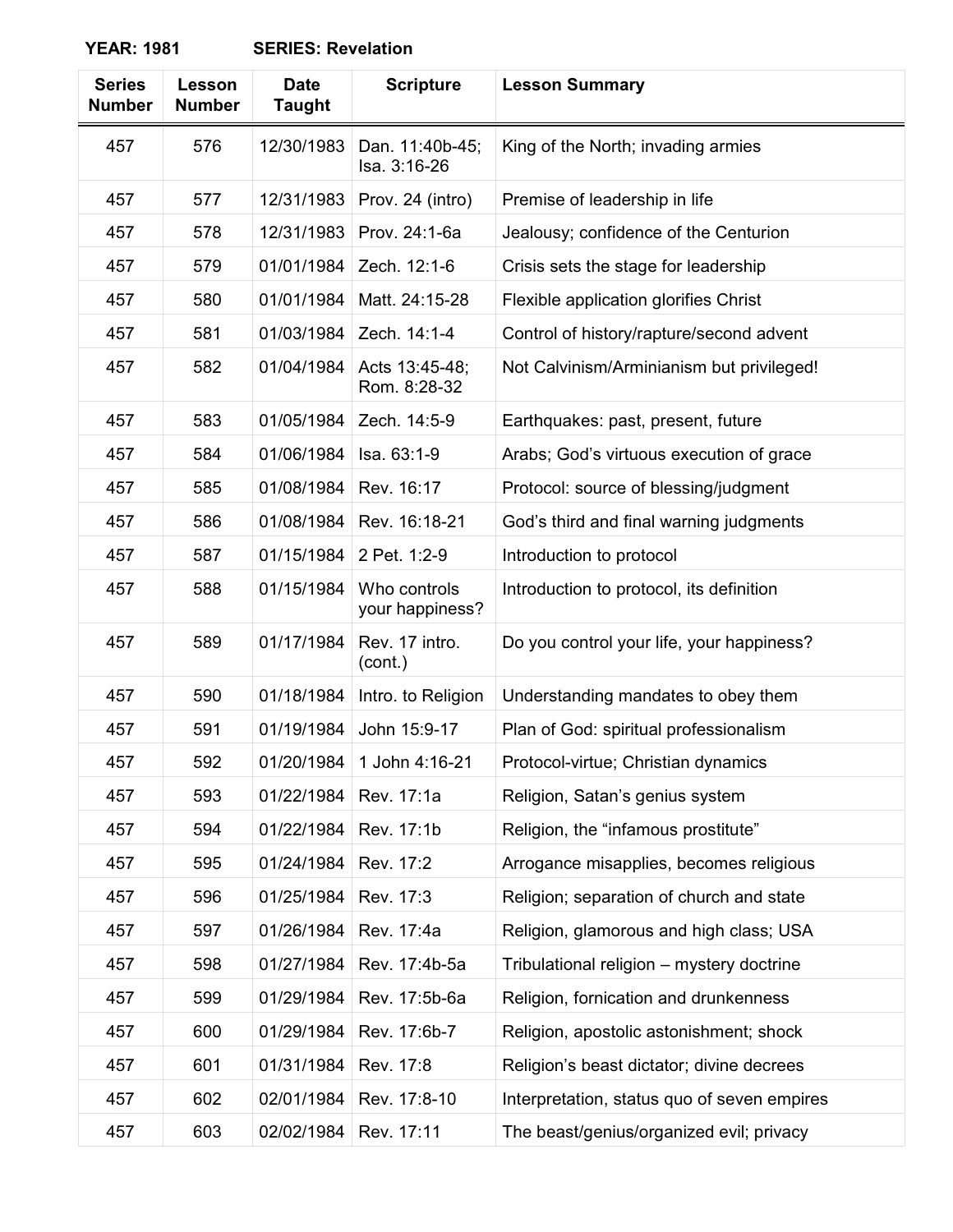| <b>Series</b><br><b>Number</b> | Lesson<br><b>Number</b> | <b>Date</b><br><b>Taught</b> | <b>Scripture</b>            | <b>Lesson Summary</b>                            |
|--------------------------------|-------------------------|------------------------------|-----------------------------|--------------------------------------------------|
| 457                            | 604                     | 02/03/1984                   | Rev. 17:12-14a              | Arrogance, the basis of all conspiracies         |
| 457                            | 605                     | 02/05/1984                   | Rev. 17:14b                 | Unlimited atonement; ultimate invitation         |
| 457                            | 606                     | 02/05/1984                   | Rev. 17:14c                 | The who, what, and why of divine election        |
| 457                            | 607                     | 02/07/1984                   | Rev. 17:14c                 | Election, the $18th$ century; the faithful       |
| 457                            | 608                     | 02/08/1984                   | Rev. 17:15-17a              | Destruction of religious domination              |
| 457                            | 609                     | 02/09/1984                   | Rev. 17:17b-18              | Principle of finesse judgment; religion          |
| 457                            | 610                     | 02/10/1984                   | Rev. 18:1a                  | Angels; pivots; pivot and client nation          |
| 457                            | 611                     | 02/12/1984                   | Rev. 18:1b-2a               | Client nations and discipline; demons            |
| 457                            | 612                     | 02/12/1984                   | Rev. 18:2b                  | Demons; principle of evil                        |
| 457                            | 613                     | 02/14/1984                   | Rev. 18:2b;<br>Gen. 6:1-13  | Antediluvian demon activity; demonism            |
| 457                            | 614                     | 02/15/1984                   | Rev. 18:2b                  | Demonism, possession and influence               |
| 457                            | 615                     | 02/16/1984                   | Rev. 18:2b-3                | Demons, demonism; luxury lust; loyalty           |
| 457                            | 616                     | 02/17/1984                   | Rev. 18:4                   | Separation and the judgments principle           |
| 457                            | 617                     | 02/19/1984                   | Rev. 18:5                   | Divine judgments: pain/death/finesse             |
| 457                            | 618                     | 02/19/1984                   | Rev. 18:6                   | The Monroe Doctrine; imprecatory prayer          |
| 457                            | 619                     | 02/21/1984                   | Rev. 18:7-8a                | Tribulational religion; finesse judgment         |
| 457                            | 620                     | 02/22/1984                   | Rev. 18:8b                  | Patterns of judgment; 18th, 19th centuries       |
| 457                            | 621                     | 02/23/1984                   | Rev. 18:9                   | Future lamenting of political rulers             |
| 457                            | 622                     | 02/24/1984                   | Rev. 18:10a                 | Concept of God's temporal judgments              |
| 457                            | 623                     | 02/26/1984                   | Rev. 18:10b-14              | Arrogance has no loyalty; lamentations           |
| 457                            | 624                     | 02/26/1984                   | Rev. 18:15-20               | Lessons from finesse judgment; justice           |
| 457                            | 625                     | 03/04/1984                   | Rev. 18:21                  | Spiritual Babylon destroyed; Aegean Sea          |
| 457                            | 626                     | 03/04/1984                   | Rev. 18:22-24               | Peripheral judgment; client nation U.S.A.        |
| 457                            | 627                     | 03/06/1984                   | Rev. 19:1-2a                | Leaving vengeance to God; the true/truth         |
| 457                            | 628                     | 03/07/1984                   | Rev. 19:1-2a                | Ideas; classicism; harnessing the truth          |
| 457                            | 629                     | 03/08/1984                   | Rev. 19:2a;<br>Ps. 85:8-10a | The true/truth illustrated; knowing God          |
| 457                            | 630                     | 03/09/1984                   | Rev. 19:2a;<br>Ps. 85:8-13  | God's relative and absolute attributes           |
| 457                            | 631                     | 03/11/1984                   | Rev. 19:2a                  | The decrees and the saturation of sin            |
| 457                            | 632                     | 03/11/1984                   | Rev. 19:2a                  | Protocol and authority; 18 <sup>th</sup> century |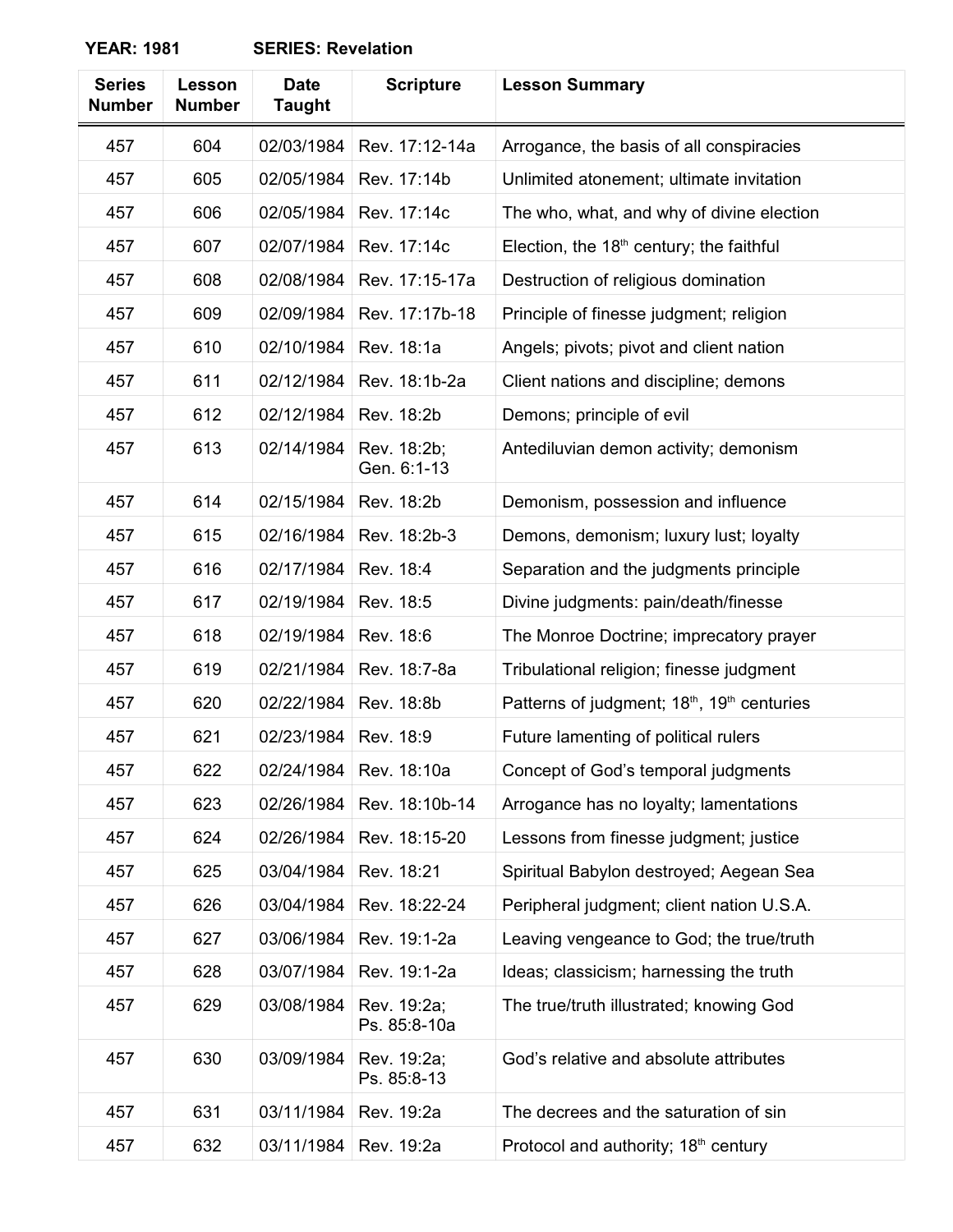| <b>Series</b><br><b>Number</b> | Lesson<br><b>Number</b> | <b>Date</b><br><b>Taught</b> | <b>Scripture</b>                    | <b>Lesson Summary</b>                        |
|--------------------------------|-------------------------|------------------------------|-------------------------------------|----------------------------------------------|
| 457                            | 633                     | 03/13/1984                   | Rev. 19:2b                          | Geopolitics; the pivot; client nations       |
| 457                            | 634                     | 03/14/1984                   | Rev. 19:3-4a                        | Victory; the perpetual mushroom cloud        |
| 457                            | 635                     | 03/15/1984                   | Rev. 19:4b-5a                       | Angelic worship; three categories of worship |
| 457                            | 636                     | 03/16/1984                   | Rev. 19:5b-6                        | Marriage ceremony in the ancient world       |
| 457                            | 637                     | 03/18/1984                   | Rev.19:7;<br>Matt. 25:1-13          | History of great parties; future banquet     |
| 457                            | 638                     | 03/18/1984                   | Rev. 19:8                           | Preparation of the Bride; future wedding     |
| 457                            | 639                     | 03/25/1984                   | Rev. 19:1-9                         | Wedding banquet of the Lamb; happiness       |
| 457                            | 640                     | 03/25/1984                   | Rev. 19:10                          | Apostles, angels, and true worship           |
| 457                            | 641                     | 03/27/1984                   | 2 Pet. 1:12-21                      | Something more valuable than experience      |
| 457                            | 642                     | 03/28/1984                   | 2 Pet. 1:12-21;<br>Matt. 16:27-17:9 | Mechanics of verbal plenary inspiration      |
| 457                            | 643                     | 03/29/1984                   | Rev. 19:11a                         | Horses; the winner, faithful and true        |
| 457                            | 644                     | 03/30/1984                   | Rev. 19:11b                         | Violence of honor and integrity              |
| 457                            | 645                     | 04/01/1984                   | Rev. 19:11                          | Seven major judgments; doctrine of baptisms  |
| 457                            | 646                     | 04/01/1984                   | Rev. 19:11;<br>Matt. 3:11-12        | Baptism of fire                              |
| 457                            | 647                     | 04/03/1984                   | Matt. 25:31                         | Baptism of fire, personal application        |
| 457                            | 648                     | 04/04/1984                   | Rev. 19:12a                         | Logistical grace; our Lord's royalty         |
| 457                            | 649                     | 04/05/1984                   | Rev. 19:12b                         | Doctrine of the hypostatic union             |
| 457                            | 650                     | 04/06/1984                   | Rev. 19:12c;<br>1 Tim. 2:11-12      | Women teaching; the royalty of Christ        |
| 457                            | 651                     | 04/08/1984                   | For Ladies Only                     | Seven special warnings from the Lord         |
| 457                            | 652                     | 04/08/1984                   | For Ladies Only<br>1 Tim. 2:9-15    | Mandate for exterior and interior beauty     |
| 457                            | 653                     | 04/10/1984                   | Rev. 19:13;<br>John 1:1-3, 14       | Christ's title: the Word of God              |
| 457                            | 654                     | 04/11/1984                   | Rev. 19:13; Col.<br>$1:25-29$       | Title of Christ as the Shekinah Glory        |
| 457                            | 655                     | 04/12/1984                   | Rev. 19:14                          | Second Advent armies; sanctification         |
| 457                            | 656                     | 04/13/1984                   | Rev. 19:15a                         | Second Advent applications; the enemy        |
| 457                            | 657                     | 05/15/1984                   | Rev. 19:15b;<br>Isa. 9:6-7          | Divine integrity's military victory          |
| 457                            | 658                     | 04/15/1984                   | Rev. 19:16-18                       | Feast of the vultures; seeking happiness     |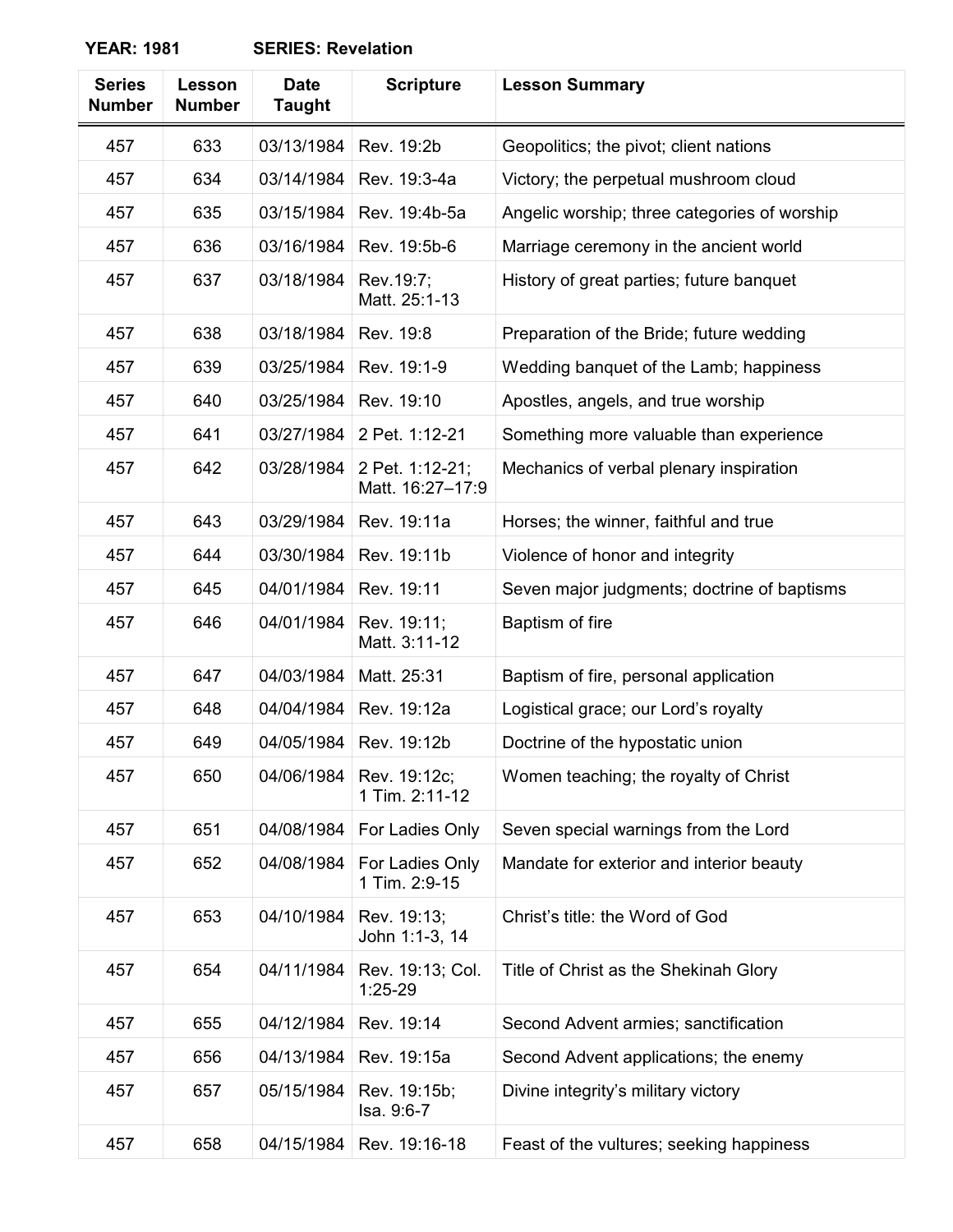| <b>Series</b><br><b>Number</b> | Lesson<br><b>Number</b> | <b>Date</b><br><b>Taught</b> | <b>Scripture</b>              | <b>Lesson Summary</b>                      |
|--------------------------------|-------------------------|------------------------------|-------------------------------|--------------------------------------------|
| 457                            | 659                     | 04/22/1984                   | Rev. 19:18<br>(application)   | Christ's virtue happiness on the cross     |
| 457                            | 660                     | 04/22/1984                   | Rev. 19:19a;<br>Ps. 2         | Organized evil; Satan's power destroyed    |
| 457                            | 661                     | 04/24/1984                   | Rev. 19:19b-21                | Glory; judgment of the last conspirators   |
| 457                            | 662                     | 04/25/1984                   | Rev. 20 (intro.)              | Judgments; doctrine of dispensations       |
| 457                            | 663                     | 04/26/1984                   | Rev. 20:1-2                   | Satan's profile, arrest, and incarceration |
| 457                            | 664                     | 04/27/1984                   | Rev. 20:3                     | Four civilizations; Satan, the deceiver    |
| 457                            | 665                     | 04/29/1984                   | Rev. 20:4                     | Doctrine of resurrection                   |
| 457                            | 666                     | 04/29/1984                   | Rev. 20:5-6a                  | Characteristics of the first resurrection  |
| 457                            | 667                     | 05/01/1984                   | Rev. 20:6b-8a                 | Criminality; Satan, the arch criminal      |
| 457                            | 668                     | 05/02/1984                   | Rev. 20:8b                    | Source of your happiness; Gog and Magog    |
| 457                            | 669                     | 05/03/1984                   | Rev. 20:8c                    | Do you understand grace?; revolutions      |
| 457                            | 670                     | 05/04/1984                   | Rev. 20:9-10                  | Divine victory; doctrine of revolution     |
| 457                            | 671                     | 05/06/1984                   | Rev. 20:11                    | Divine courtrooms; the eternal statuses    |
| 457                            | 672                     | 05/06/1984                   | Rev. 20:12                    | Doctrine of human good; divine evidence    |
| 457                            | 673                     | 05/08/1984                   | Rev. 20:12b-13a               | Evidence in courtroom #2; the sea gate     |
| 457                            | 674                     | 05/09/1984                   | Rev. 20:13b                   | Nephilim; doctrine of the Last Judgment    |
| 457                            | 675                     | 05/10/1984                   | Rev. 20:14a                   | Eight categories of death; Hades           |
| 457                            | 676                     | 05/11/1984                   | Rev. 20:14b-15                | Doctrine of heathenism; just punishment    |
| 457                            | 677                     | 05/13/1984                   | (Divine Protocol)             | Indirect judgments: pain, death, finesse   |
| 457                            | 678                     | 05/13/1984                   | Rev. 21:1                     | The new universe for the eternal state     |
| 457                            | 679                     | 05/20/1984                   | Rev. 21:2                     | The New Jerusalem; a client nation         |
| 457                            | 680                     | 05/20/1984                   | Rev. 21:3                     | Believer's body and the Shekinah Glory     |
| 457                            | 681                     | 05/22/1984                   | Rev. 21:3b                    | The Shekinah Glory and the Church Age      |
| 457                            | 682                     | 05/23/1984                   | Rev. 21:3c-4a;<br>Job 5:19-27 | Environment of the eternal state; death    |
| 457                            | 683                     | 05/24/1984                   | Rev. 21:4b                    | Personality vs. spirituality changes       |
| 457                            | 684                     | 05/25/1984                   | Rev. 21:4c-6a                 | Personal and historical suffering          |
| 457                            | 685                     | 05/27/1984                   | Rev. 21:6b                    | Why the Lord Jesus Christ is unique        |
| 457                            | 686                     | 05/27/1984                   | Rev. 21:6c-7a                 | The first citizen of the New Jerusalem     |
| 457                            | 687                     | 05/29/1984                   | Rev. 21:7b-27                 | Angelic-guided tour of the New Jerusalem   |